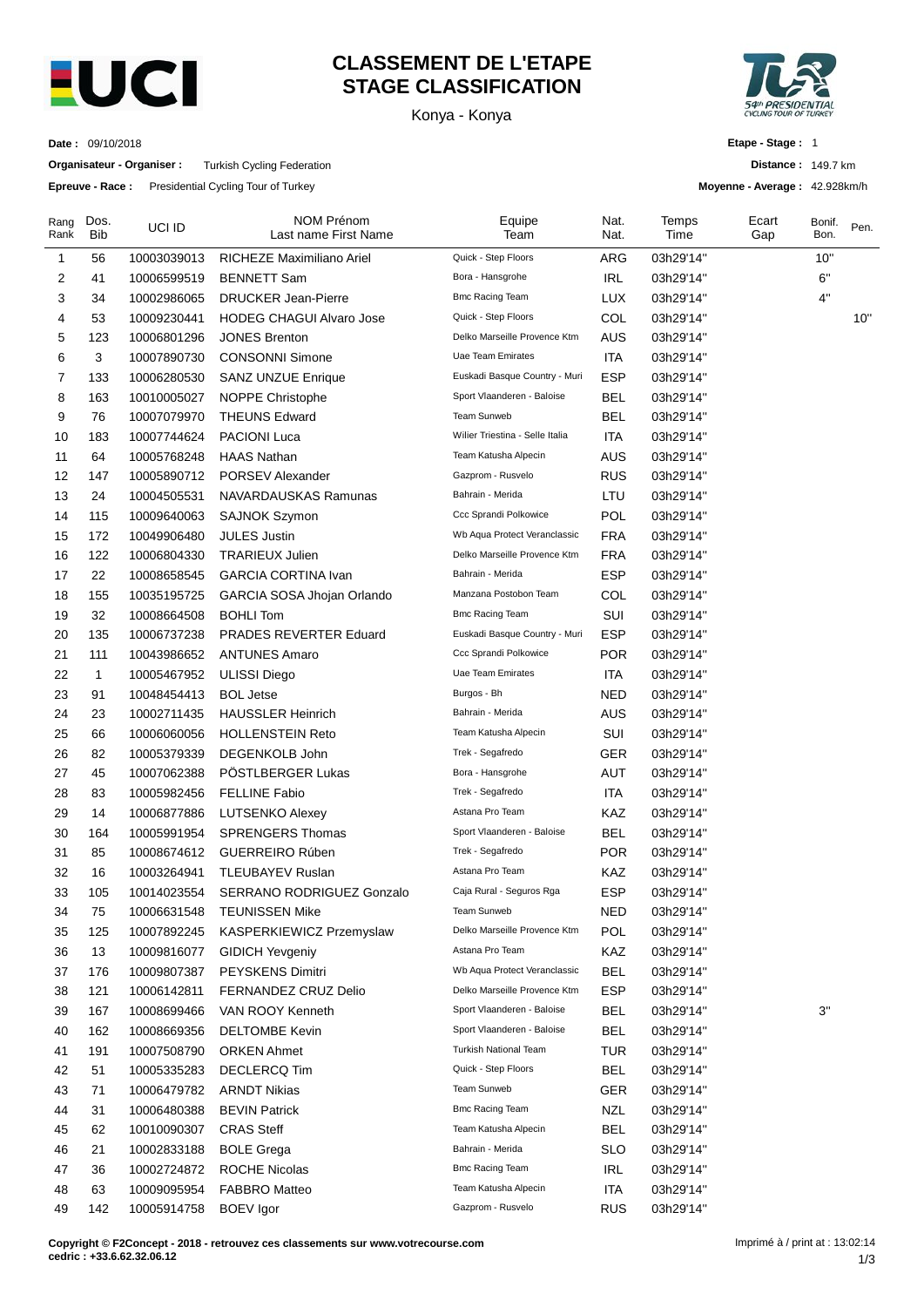| 50  | 117 | 10003037494 | <b>CIESLIK Pawel</b>               | Ccc Sprandi Polkowice         | POL        | 03h29'14" |                        |    |
|-----|-----|-------------|------------------------------------|-------------------------------|------------|-----------|------------------------|----|
| 51  | 5   | 10003269688 | <b>ĐURASEK Kristijan</b>           | Uae Team Emirates             | <b>CRO</b> | 03h29'14" |                        |    |
| 52  | 102 | 10006878900 | <b>REIS Rafael</b>                 | Caja Rural - Seguros Rga      | <b>POR</b> | 03h29'14" |                        |    |
| 53  | 137 | 10006886879 | <b>TXOPERENA MATXIKOTE Beñat</b>   | Euskadi Basque Country - Muri | <b>ESP</b> | 03h29'14" |                        | 1' |
| 54  | 175 | 10010976744 | <b>MORTIER Julien</b>              | Wb Aqua Protect Veranclassic  | <b>BEL</b> | 03h29'14" |                        |    |
| 55  | 37  | 10002909980 | <b>WYSS Danilo</b>                 | <b>Bmc Racing Team</b>        | SUI        | 03h29'14" |                        |    |
| 56  | 127 | 10002926552 | <b>FINETTO Mauro</b>               | Delko Marseille Provence Ktm  | ITA        | 03h29'14" |                        |    |
| 57  | 86  | 10006570924 | <b>REIJNEN Kiel</b>                | Trek - Segafredo              | <b>USA</b> | 03h29'14" |                        |    |
| 58  | 156 | 10005827559 | <b>VILELA Ricardo</b>              | Manzana Postobon Team         | <b>POR</b> | 03h29'14" |                        |    |
| 59  | 171 | 10049906682 | <b>MASSON Christophe</b>           | Wb Aqua Protect Veranclassic  | <b>FRA</b> | 03h29'14" |                        |    |
| 60  | 141 | 10003270904 | ROVNY Ivan                         | Gazprom - Rusvelo             | <b>RUS</b> | 03h29'14" |                        |    |
|     |     |             |                                    | <b>Bmc Racing Team</b>        |            |           |                        |    |
| 61  | 33  | 10003299293 | <b>BOOKWALTER Brent</b>            |                               | <b>USA</b> | 03h29'14" |                        |    |
| 62  | 161 | 10007750381 | DE GENDT Aime                      | Sport Vlaanderen - Baloise    | <b>BEL</b> | 03h29'14" |                        |    |
| 63  | 107 | 10011231368 | ZABALA LOPEZ Josu                  | Caja Rural - Seguros Rga      | <b>ESP</b> | 03h29'14" |                        |    |
| 64  | 77  | 10007970249 | <b>VERVAEKE Louis</b>              | Team Sunweb                   | <b>BEL</b> | 03h29'14" |                        |    |
| 65  | 94  | 10002922613 | MENDES José                        | Burgos - Bh                   | <b>POR</b> | 03h29'14" |                        |    |
| 66  | 154 | 10010169321 | REYES ORTEGA Aldemar               | Manzana Postobon Team         | COL        | 03h29'14" |                        |    |
| 67  | 81  | 10002208853 | DE KORT Koen                       | Trek - Segafredo              | <b>NED</b> | 03h29'14" |                        |    |
| 68  | 146 | 10006412690 | <b>SHILOV Sergei</b>               | Gazprom - Rusvelo             | <b>RUS</b> | 03h29'14" |                        |    |
| 69  | 87  | 10003322939 | VAN POPPEL Boy                     | Trek - Segafredo              | <b>NED</b> | 03h29'14" |                        |    |
| 70  | 116 | 10009765254 | <b>BROZYNA Piotr</b>               | Ccc Sprandi Polkowice         | <b>POL</b> | 03h29'14" |                        |    |
| 71  | 93  | 10010982404 | <b>CUBERO GALVEZ Jorge</b>         | Burgos - Bh                   | <b>ESP</b> | 03h29'14" |                        |    |
| 72  | 113 | 10005750262 | <b>GRADEK Kamil</b>                | Ccc Sprandi Polkowice         | POL        | 03h29'14" |                        |    |
| 73  | 42  | 10003349312 | <b>BODNAR Maciej</b>               | Bora - Hansgrohe              | POL        | 03h29'14" |                        |    |
| 74  | 35  | 10008672790 | <b>FRANKINY Kilian</b>             | <b>Bmc Racing Team</b>        | SUI        | 03h29'14" |                        |    |
| 75  | 153 | 10009405748 | AGUIRRE CAIPA Hernan Ricardo       | Manzana Postobon Team         | COL        | 03h29'14" |                        |    |
| 76  | 165 | 10008699163 | VAN GOMPEL Mathias                 | Sport Vlaanderen - Baloise    | <b>BEL</b> | 03h29'14" |                        |    |
| 77  | 157 | 10008656323 | ORJUELA GUTIERREZ Fernando         | Manzana Postobon Team         | COL        | 03h29'14" |                        |    |
| 78  | 12  | 10006500701 | <b>FOMINYKH Daniil</b>             | Astana Pro Team               | KAZ        | 03h29'14" |                        |    |
| 79  | 84  | 10007807672 | <b>GRMAY Tsgabu Gebremaryam</b>    | Trek - Segafredo              | <b>ETH</b> | 03h29'14" |                        |    |
| 80  | 73  | 10003092866 | FROHLINGER Johannes                | Team Sunweb                   | <b>GER</b> | 03h29'14" |                        |    |
| 81  | 106 | 10074892973 | FERRARI BARCELO Fabricio           | Caja Rural - Seguros Rga      | <b>URU</b> | 03h29'14" |                        |    |
| 82  | 174 | 10006006506 | <b>LIETAER Eliot</b>               | Wb Aqua Protect Veranclassic  | BEL        | 03h29'14" |                        |    |
| 83  | 101 | 10002928471 | PARDILLA BELLON Sergio             | Caja Rural - Seguros Rga      | ESP        | 03h29'14" |                        |    |
| 84  | 26  | 10010096569 | <b>PADUN Mark</b>                  | Bahrain - Merida              | <b>UKR</b> | 03h29'14" |                        |    |
|     |     |             | PALUTA Michal                      | Ccc Sprandi Polkowice         | POL        | 03h29'14" |                        |    |
| 85  | 114 | 10007946506 |                                    | Burgos - Bh                   |            |           |                        |    |
| 86  | 92  | 10014208258 | CABEDO CARDA Oscar                 |                               | <b>ESP</b> | 03h29'14" |                        |    |
| 87  | 97  | 10023848038 | <b>MITRI James</b>                 | Burgos - Bh                   | <b>NZL</b> | 03h29'14" |                        |    |
| 88  | 57  | 10002782264 | ŠTYBAR Zdenek                      | Quick - Step Floors           | <b>CZE</b> | 03h29'14" |                        |    |
| 89  | 132 | 10008661070 | <b>ARISTI GARDOKI Mikel</b>        | Euskadi Basque Country - Muri | <b>ESP</b> | 03h29'14" |                        |    |
| 90  | 17  | 10006895569 | ZAKHAROV Artyom                    | Astana Pro Team               | KAZ        | 03h29'14" |                        |    |
| 91  | 151 | 10003274439 | <b>DUARTE AREVALO Fabio Andres</b> | Manzana Postobon Team         | COL        | 03h29'40" | 26"                    |    |
| 92  | 192 | 10005828165 | <b>BAKIRCI Nazim</b>               | <b>Turkish National Team</b>  | <b>TUR</b> | 03h29'40" | $\mathbf{H}$           |    |
| 93  | 197 | 10006915979 | <b>SAYAR Mustafa</b>               | <b>Turkish National Team</b>  | <b>TUR</b> | 03h29'40" | $\pmb{\mathsf{H}}$     |    |
| 94  | 55  | 10009966530 | <b>KNOX James</b>                  | Quick - Step Floors           | <b>GBR</b> | 03h29'40" | н                      |    |
| 95  | 11  | 10007219309 | <b>BIZHIGITOV Zhandos</b>          | Astana Pro Team               | KAZ        | 03h29'40" | н                      |    |
| 96  | 7   | 10001426890 | NIEMIEC Przemyslaw                 | Uae Team Emirates             | POL        | 03h29'40" | н                      |    |
| 97  | 25  | 10009372406 | <b>NOVAK Domen</b>                 | Bahrain - Merida              | SLO        | 03h29'40" | $\pmb{\shortparallel}$ |    |
| 98  | 126 | 10002928370 | <b>MORENO BAZAN Javier</b>         | Delko Marseille Provence Ktm  | <b>ESP</b> | 03h29'40" | н                      |    |
| 99  | 6   | 10006535356 | <b>LAENGEN Vegard Stake</b>        | Uae Team Emirates             | NOR.       | 03h29'40" | $\pmb{\mathsf{H}}$     |    |
| 100 | 74  | 10002420132 | <b>TEN DAM Laurens</b>             | Team Sunweb                   | <b>NED</b> | 03h29'40" | $\blacksquare$         |    |
| 101 | 104 | 10007517682 | SILVA Joaquim                      | Caja Rural - Seguros Rga      | <b>POR</b> | 03h29'40" | $\blacksquare$         |    |
| 102 | 134 | 10007777461 | RODRIGUEZ RECHE Sergio             | Euskadi Basque Country - Muri | <b>ESP</b> | 03h29'40" | $\mathbf{H}$           |    |
| 103 | 103 | 10009519118 | <b>IRISARRI RINCON Jon</b>         | Caja Rural - Seguros Rga      | <b>ESP</b> | 03h29'40" | $\pmb{\mathsf{H}}$     |    |
| 104 | 54  | 10002264023 | <b>KEISSE IIjo</b>                 | Quick - Step Floors           | <b>BEL</b> | 03h29'40" | п                      |    |
| 105 | 195 | 10009267524 | <b>AKDILEK Ahmet</b>               | <b>Turkish National Team</b>  | TUR        | 03h29'40" | $\mathbf{H}$           |    |
| 106 | 4   | 10007518692 | <b>CONTI Valerio</b>               | Uae Team Emirates             | <b>ITA</b> | 03h29'40" | $\mathbf{H}$           |    |
| 107 | 152 | 10010985939 | SIERRA SANCHEZ Yecid Arturo        | Manzana Postobon Team         | COL        | 03h29'52" | 38"                    |    |
| 108 | 27  | 10008689766 | <b>PER David</b>                   | Bahrain - Merida              | <b>SLO</b> | 03h29'56" | 42"                    |    |
| 109 | 144 | 10002833087 | <b>KOZONTCHUK Dmitriy</b>          | Gazprom - Rusvelo             | <b>RUS</b> | 03h30'03" | 49"                    |    |
|     |     |             |                                    |                               |            |           |                        |    |

**Copyright © F2Concept - 2018 - retrouvez ces classements sur www.votrecourse.com**

**cedric : +33.6.62.32.06.12**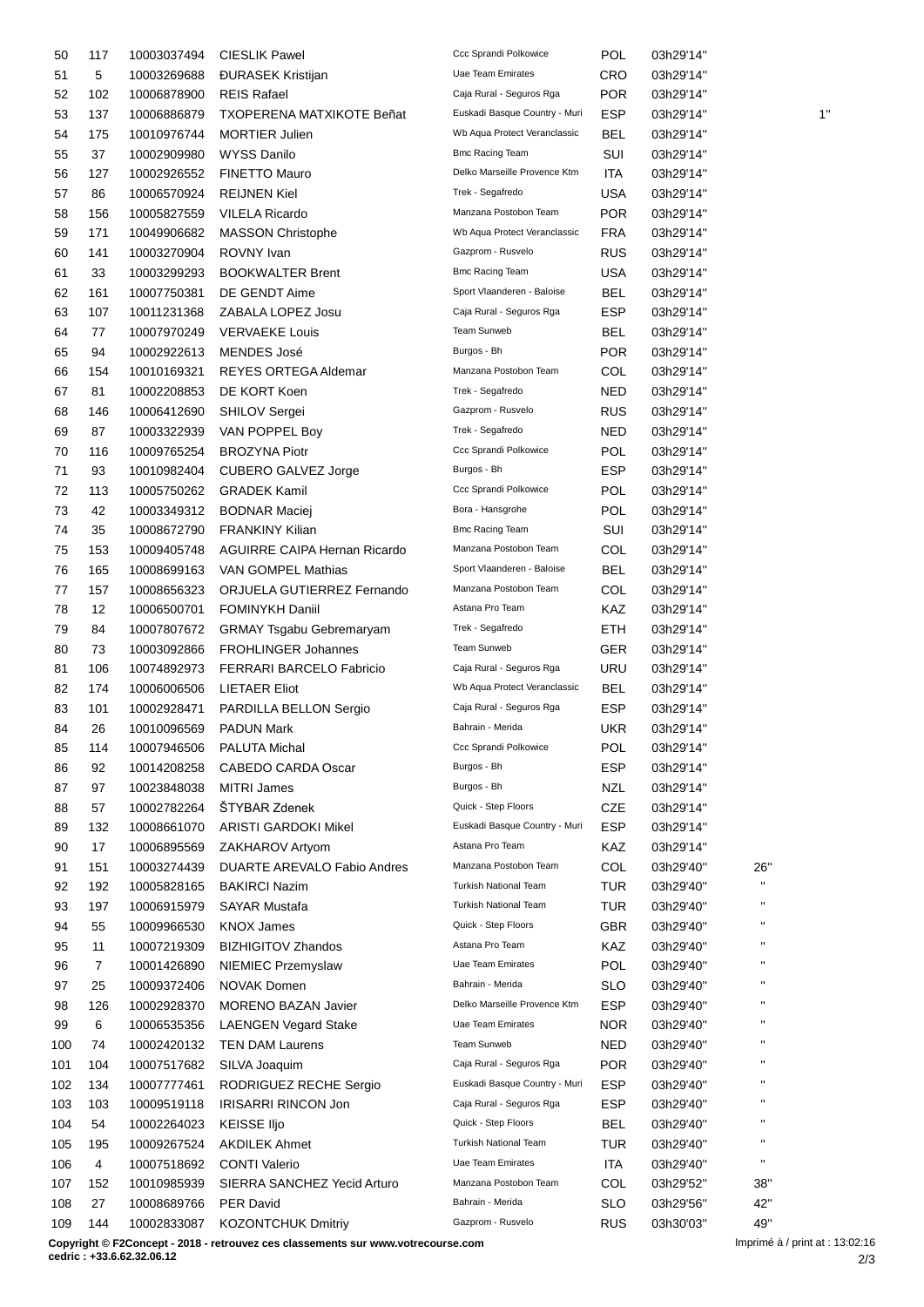| 110 | 143 | 10009986233 | <b>KURIYANOV Stepan</b>          | Gazprom - Rusvelo               | <b>RUS</b> | 03h30'03" | $\mathbf{H}$   |              |
|-----|-----|-------------|----------------------------------|---------------------------------|------------|-----------|----------------|--------------|
| 111 | 193 | 10007593868 | <b>ATALAY Muhammed</b>           | <b>Turkish National Team</b>    | <b>TUR</b> | 03h30'03" | $\mathbf{H}$   |              |
| 112 | 96  | 10054193476 | <b>SESSLER Nicolas</b>           | Burgos - Bh                     | <b>BRA</b> | 03h30'03" | $\mathbf{H}$   |              |
| 113 | 186 | 10008131513 | ROSA Massimo                     | Wilier Triestina - Selle Italia | <b>ITA</b> | 03h30'16" | 01'02"         |              |
| 114 | 95  | 10006555867 | RUBIO HERNANDEZ Diego            | Burgos - Bh                     | <b>ESP</b> | 03h30'20" | 01'06"         |              |
| 115 | 136 | 10074643908 | <b>BARCELO ARAGON Fernando</b>   | Euskadi Basque Country - Muri   | <b>ESP</b> | 03h30'20" | п              |              |
| 116 | 166 | 10002310604 | VAN HECKE Preben                 | Sport Vlaanderen - Baloise      | <b>BEL</b> | 03h30'20" | $\mathbf{H}$   |              |
| 117 | 67  | 10008694113 | <b>SCHMIDT WÜRTZ Mads</b>        | Team Katusha Alpecin            | <b>DEN</b> | 03h30'30" | 01'16"         |              |
| 118 | 185 | 10001661108 | POZZATO Filippo                  | Wilier Triestina - Selle Italia | <b>ITA</b> | 03h30'34" | 01'20"         |              |
| 119 | 187 | 10006917700 | <b>ZHUPA Eugert</b>              | Wilier Triestina - Selle Italia | ALB        | 03h30'44" | 01'30"         |              |
| 120 | 15  | 10005964167 | <b>MOSER Moreno</b>              | Astana Pro Team                 | <b>ITA</b> | 03h30'44" | $\mathbf{H}$   |              |
| 121 | 194 | 10009197301 | <b>BALKAN Onur</b>               | <b>Turkish National Team</b>    | <b>TUR</b> | 03h30'44" | $\blacksquare$ |              |
| 122 | 181 | 10009974816 | <b>BEVILACQUA Simone</b>         | Wilier Triestina - Selle Italia | <b>ITA</b> | 03h30'44" | $\mathbf{H}$   |              |
| 123 | 173 | 10006679644 | <b>KIRSCH Alex</b>               | Wb Aqua Protect Veranclassic    | <b>LUX</b> | 03h30'44" | $\mathbf{H}$   |              |
| 124 | 177 | 10007969643 | <b>STASSEN Julien</b>            | Wb Aqua Protect Veranclassic    | <b>BEL</b> | 03h30'44" | $\mathbf{H}$   |              |
| 125 | 124 | 10004599905 | MIHAYLOV Nikolay                 | Delko Marseille Provence Ktm    | <b>BUL</b> | 03h30'44" | $\mathbf{H}$   |              |
| 126 | 46  | 10004572724 | SAGAN Juraj                      | Bora - Hansgrohe                | <b>SVK</b> | 03h30'44" | $\mathbf{H}$   |              |
| 127 | 47  | 10002879062 | <b>SARAMOTINS Alekseis</b>       | Bora - Hansgrohe                | LAT        | 03h30'44" | $\mathbf{H}$   |              |
| 128 | 184 | 10006903754 | <b>BERTAZZO Liam</b>             | Wilier Triestina - Selle Italia | <b>ITA</b> | 03h30'44" | $\mathbf{H}$   |              |
| 129 | 196 | 10008683100 | <b>SAMLI Feritcan</b>            | <b>Turkish National Team</b>    | <b>TUR</b> | 03h30'50" | 01'36"         | $2^{\prime}$ |
| 130 | 112 | 10006492314 | <b>BERNAS Pawel</b>              | Ccc Sprandi Polkowice           | <b>POL</b> | 03h31'19" | 02'05"         |              |
| 131 | 61  | 10002937464 | <b>BELKOV Maxim</b>              | Team Katusha Alpecin            | <b>RUS</b> | 03h31'19" | $\mathbf{H}$   |              |
| 132 | 131 | 10009804963 | <b>BARRENETXEA URIARTE Ander</b> | Euskadi Basque Country - Muri   | <b>ESP</b> | 03h31'19" | $\mathbf{H}$   |              |
| 133 | 2   | 10006875563 | BYSTRØM Sven Erik                | <b>Uae Team Emirates</b>        | <b>NOR</b> | 03h31'19" | $\mathbf{H}$   |              |
| 134 | 43  | 10006874553 | MC CARTHY Jay                    | Bora - Hansgrohe                | <b>AUS</b> | 03h31'19" | $\mathbf{H}$   |              |
| 135 | 182 | 10004739442 | <b>COLEDAN Marco</b>             | Wilier Triestina - Selle Italia | <b>ITA</b> | 03h31'54" | 02'40"         |              |
| 136 | 44  | 10005390352 | PELUCCHI Matteo                  | Bora - Hansgrohe                | <b>ITA</b> | 03h32'19" | 03'05"         |              |
| 137 | 145 | 10002832279 | <b>TRUSOV Nikolay</b>            | Gazprom - Rusvelo               | <b>RUS</b> | 03h32'58" | 03'44"         |              |
| 138 | 52  | 10008656828 | <b>GAVIRIA RENDON Fernando</b>   | Quick - Step Floors             | COL        | 03h34'09" | 04'55"         |              |

Aucun coureur hors-délai / No OTL

**Nombre de partants : 138**

**Aucun non partant - No DN** S

**Aucun abandon - No DNF**

**Juge à l'arrivée** SIPEROZDOL Celel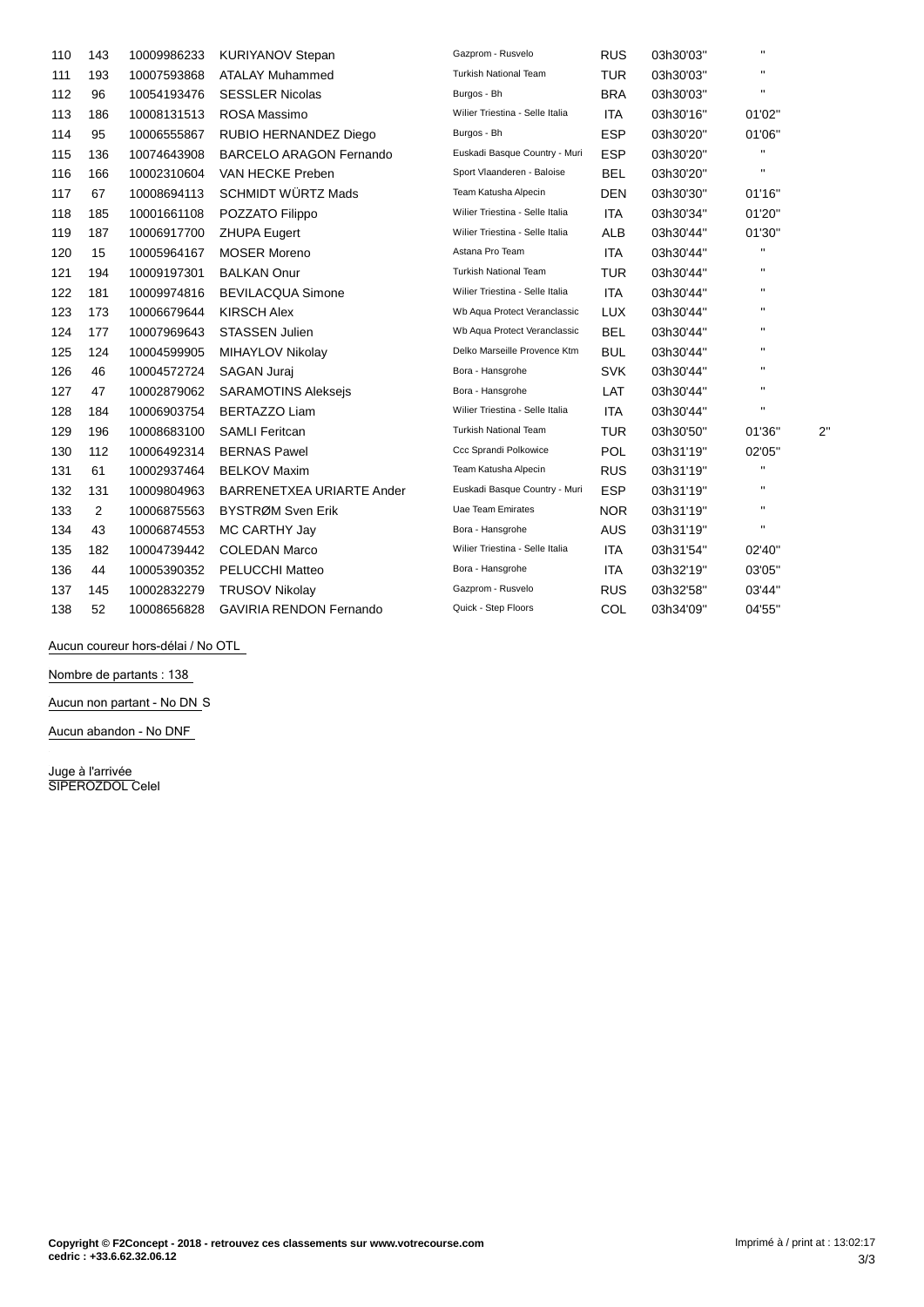

### **CLASSEMENT GENERAL GENERAL CLASSIFICATION**

Konya - Konya



**Distance :** 149.7 km

**Etape - Stage :** 1

**Date :** 09/10/2018

**Organisateur - Organiser :** Turkish Cycling Federation

**Epreuve - Race :** Presidential Cycling Tour of Turkey

|                |                    |             |                                           |                                 |                   | Moyenne - Average: 42.928km/h |              |
|----------------|--------------------|-------------|-------------------------------------------|---------------------------------|-------------------|-------------------------------|--------------|
| Rang<br>Rank   | Dos.<br><b>Bib</b> | UCI ID      | <b>NOM Prénom</b><br>Last name First Name | Equipe<br>Team                  | Nat.<br>Nat.      | Temps<br>Time                 | Ecart<br>Gap |
| 1              | 56                 | 10003039013 | RICHEZE Maximiliano Ariel                 | Quick - Step Floors             | ARG               | 03h29'04"                     |              |
| 2              | 41                 | 10006599519 | <b>BENNETT Sam</b>                        | Bora - Hansgrohe                | <b>IRL</b>        | 03h29'08"                     | 04"          |
| 3              | 34                 | 10002986065 | <b>DRUCKER Jean-Pierre</b>                | <b>Bmc Racing Team</b>          | <b>LUX</b>        | 03h29'10"                     | 06"          |
| 4              | 167                | 10008699466 | VAN ROOY Kenneth                          | Sport Vlaanderen - Baloise      | <b>BEL</b>        | 03h29'11"                     | 07"          |
| 5              | 137                | 10006886879 | <b>TXOPERENA MATXIKOTE Beñat</b>          | Euskadi Basque Country - Murias | <b>ESP</b>        | 03h29'13"                     | 09"          |
| 6              | 123                | 10006801296 | <b>JONES Brenton</b>                      | Delko Marseille Provence Ktm    | AUS               | 03h29'14"                     | 10"          |
| $\overline{7}$ | 3                  | 10007890730 | <b>CONSONNI Simone</b>                    | Uae Team Emirates               | <b>ITA</b>        | 03h29'14"                     | $\mathbf{u}$ |
| 8              | 133                | 10006280530 | <b>SANZ UNZUE Enrique</b>                 | Euskadi Basque Country - Murias | <b>ESP</b>        | 03h29'14"                     | $\mathbf{H}$ |
| 9              | 163                | 10010005027 | NOPPE Christophe                          | Sport Vlaanderen - Baloise      | <b>BEL</b>        | 03h29'14"                     | $\mathbf{H}$ |
| 10             | 76                 | 10007079970 | <b>THEUNS Edward</b>                      | Team Sunweb                     | <b>BEL</b>        | 03h29'14"                     | $\mathbf{H}$ |
| 11             | 183                | 10007744624 | <b>PACIONI Luca</b>                       | Wilier Triestina - Selle Italia | <b>ITA</b>        | 03h29'14"                     | $\mathbf{H}$ |
| 12             | 64                 | 10005768248 | <b>HAAS Nathan</b>                        | Team Katusha Alpecin            | AUS               | 03h29'14"                     | $\mathbf{H}$ |
| 13             | 147                | 10005890712 | <b>PORSEV Alexander</b>                   | Gazprom - Rusvelo               | <b>RUS</b>        | 03h29'14"                     | $\mathbf{H}$ |
| 14             | 24                 | 10004505531 | NAVARDAUSKAS Ramunas                      | Bahrain - Merida                | LTU               | 03h29'14"                     | H.           |
| 15             | 115                | 10009640063 | <b>SAJNOK Szymon</b>                      | Ccc Sprandi Polkowice           | <b>POL</b>        | 03h29'14"                     | $\mathbf{H}$ |
| 16             | 172                | 10049906480 | <b>JULES Justin</b>                       | Wb Aqua Protect Veranclassic    | <b>FRA</b>        | 03h29'14"                     | H.           |
| 17             | 122                | 10006804330 | <b>TRARIEUX Julien</b>                    | Delko Marseille Provence Ktm    | <b>FRA</b>        | 03h29'14"                     | $\mathbf{H}$ |
| 18             | 22                 | 10008658545 | <b>GARCIA CORTINA Ivan</b>                | Bahrain - Merida                | <b>ESP</b>        | 03h29'14"                     | H.           |
| 19             | 155                | 10035195725 | GARCIA SOSA Jhojan Orlando                | Manzana Postobon Team           | COL               | 03h29'14"                     | $\mathbf{H}$ |
| 20             | 32                 | 10008664508 | <b>BOHLI Tom</b>                          | <b>Bmc Racing Team</b>          | SUI               | 03h29'14"                     | $\mathbf{H}$ |
| 21             | 135                | 10006737238 | <b>PRADES REVERTER Eduard</b>             | Euskadi Basque Country - Murias | <b>ESP</b>        | 03h29'14"                     | $\mathbf{H}$ |
| 22             | 111                | 10043986652 | <b>ANTUNES Amaro</b>                      | Ccc Sprandi Polkowice           | <b>POR</b>        | 03h29'14"                     | H.           |
| 23             | $\mathbf{1}$       | 10005467952 | <b>ULISSI Diego</b>                       | <b>Uae Team Emirates</b>        | ITA               | 03h29'14"                     | $\mathbf{H}$ |
| 24             | 91                 | 10048454413 | <b>BOL Jetse</b>                          | Burgos - Bh                     | <b>NED</b>        | 03h29'14"                     | H.           |
| 25             | 23                 | 10002711435 | <b>HAUSSLER Heinrich</b>                  | Bahrain - Merida                | <b>AUS</b>        | 03h29'14"                     | $\mathbf{H}$ |
| 26             | 66                 | 10006060056 | <b>HOLLENSTEIN Reto</b>                   | Team Katusha Alpecin            | SUI               | 03h29'14"                     | $\mathbf{H}$ |
| 27             | 82                 | 10005379339 | DEGENKOLB John                            | Trek - Segafredo                | GER               | 03h29'14"                     | $\mathbf{H}$ |
| 28             | 45                 | 10007062388 | PÖSTLBERGER Lukas                         | Bora - Hansgrohe                | AUT               | 03h29'14"                     | H,           |
| 29             | 83                 |             | <b>FELLINE Fabio</b>                      | Trek - Segafredo                | ITA               |                               | $\mathbf{H}$ |
|                |                    | 10005982456 |                                           | Astana Pro Team                 |                   | 03h29'14"                     | H.           |
| 30             | 14                 | 10006877886 | <b>LUTSENKO Alexey</b>                    | Sport Vlaanderen - Baloise      | KAZ<br><b>BEL</b> | 03h29'14"                     | $\mathbf{H}$ |
| 31             | 164                | 10005991954 | <b>SPRENGERS Thomas</b>                   |                                 |                   | 03h29'14"                     | $\mathbf{H}$ |
| 32             | 85                 | 10008674612 | <b>GUERREIRO Rúben</b>                    | Trek - Segafredo                | <b>POR</b>        | 03h29'14"                     |              |
| 33             | 16                 | 10003264941 | TLEUBAYEV Ruslan                          | Astana Pro Team                 | KAZ               | 03h29'14"                     |              |
| 34             | 105                | 10014023554 | SERRANO RODRIGUEZ Gonzalo                 | Caja Rural - Seguros Rga        | <b>ESP</b>        | 03h29'14"                     | H.           |
| 35             | 75                 | 10006631548 | <b>TEUNISSEN Mike</b>                     | Team Sunweb                     | <b>NED</b>        | 03h29'14"                     | $\mathbf{H}$ |
| 36             | 125                | 10007892245 | KASPERKIEWICZ Przemyslaw                  | Delko Marseille Provence Ktm    | <b>POL</b>        | 03h29'14"                     | $\mathbf{H}$ |
| 37             | 13                 | 10009816077 | <b>GIDICH Yevgeniy</b>                    | Astana Pro Team                 | KAZ               | 03h29'14"                     | $\mathbf{H}$ |
| 38             | 176                | 10009807387 | <b>PEYSKENS Dimitri</b>                   | Wb Aqua Protect Veranclassic    | <b>BEL</b>        | 03h29'14"                     |              |
| 39             | 121                | 10006142811 | FERNANDEZ CRUZ Delio                      | Delko Marseille Provence Ktm    | <b>ESP</b>        | 03h29'14"                     | $\mathbf{H}$ |
| 40             | 162                | 10008669356 | <b>DELTOMBE Kevin</b>                     | Sport Vlaanderen - Baloise      | <b>BEL</b>        | 03h29'14"                     | $\mathbf{H}$ |
| 41             | 191                | 10007508790 | <b>ORKEN Ahmet</b>                        | Turkish National Team           | <b>TUR</b>        | 03h29'14"                     | $\mathbf{H}$ |
| 42             | 51                 | 10005335283 | <b>DECLERCQ Tim</b>                       | Quick - Step Floors             | <b>BEL</b>        | 03h29'14"                     |              |
| 43             | 71                 | 10006479782 | <b>ARNDT Nikias</b>                       | Team Sunweb                     | <b>GER</b>        | 03h29'14"                     |              |
| 44             | 31                 | 10006480388 | <b>BEVIN Patrick</b>                      | <b>Bmc Racing Team</b>          | <b>NZL</b>        | 03h29'14"                     | $\mathbf{H}$ |
| 45             | 62                 | 10010090307 | <b>CRAS Steff</b>                         | Team Katusha Alpecin            | <b>BEL</b>        | 03h29'14"                     | $\mathbf{H}$ |
| 46             | 21                 | 10002833188 | <b>BOLE Grega</b>                         | Bahrain - Merida                | <b>SLO</b>        | 03h29'14"                     | $\mathbf{H}$ |
| 47             | 36                 | 10002724872 | <b>ROCHE Nicolas</b>                      | <b>Bmc Racing Team</b>          | <b>IRL</b>        | 03h29'14"                     | $\mathbf{H}$ |
| 48             | 63                 | 10009095954 | <b>FABBRO Matteo</b>                      | Team Katusha Alpecin            | <b>ITA</b>        | 03h29'14"                     | $\mathbf{H}$ |
| 49             | 142                | 10005914758 | <b>BOEV</b> Igor                          | Gazprom - Rusvelo               | <b>RUS</b>        | 03h29'14"                     | $\mathbf{u}$ |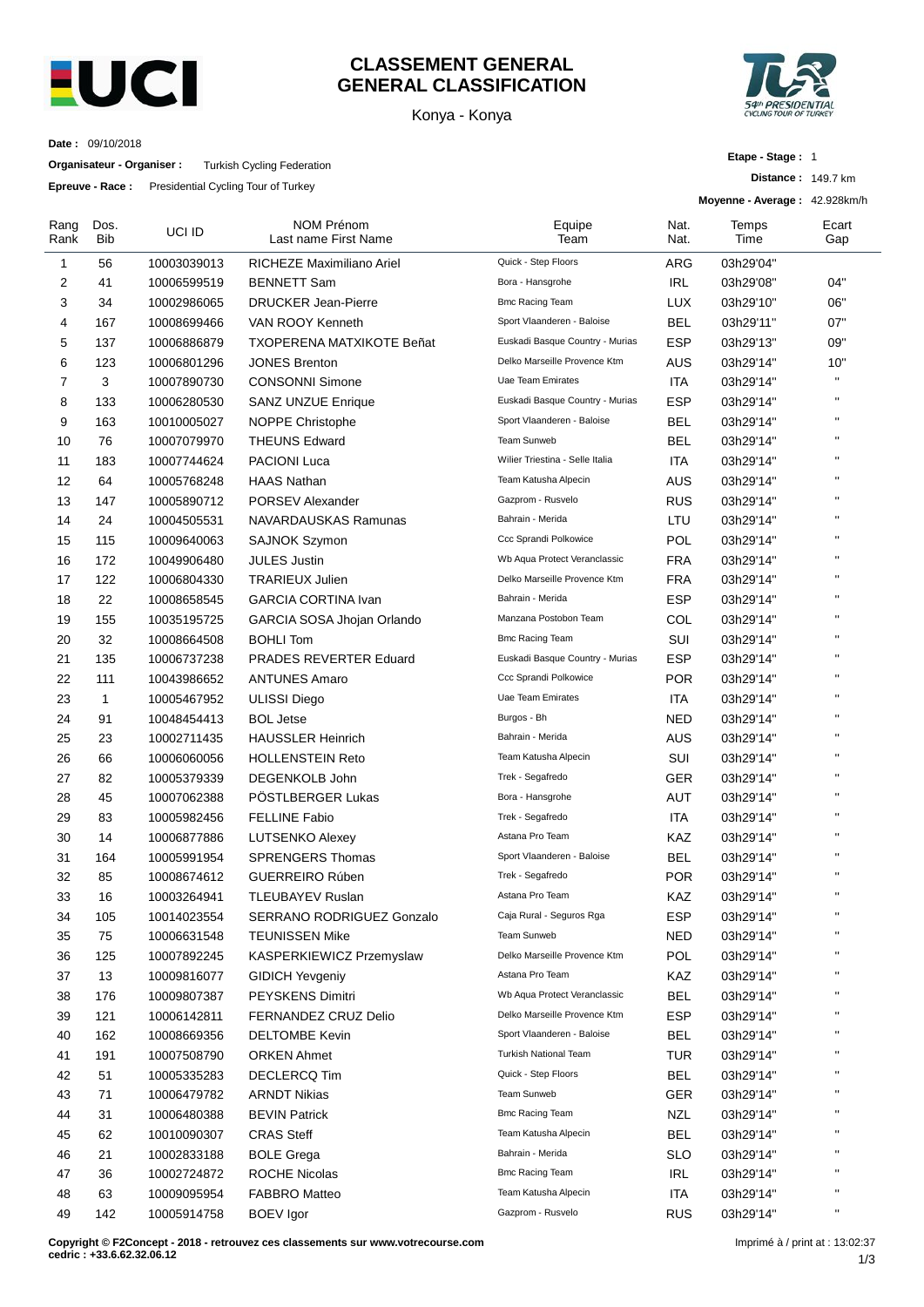| 50  | 117 | 10003037494 | <b>CIESLIK Pawel</b>                | Ccc Sprandi Polkowice              | <b>POL</b> | 03h29'14" | $\mathbf{u}$ |
|-----|-----|-------------|-------------------------------------|------------------------------------|------------|-----------|--------------|
| 51  | 5   | 10003269688 | <b><i>DURASEK Kristijan</i></b>     | <b>Uae Team Emirates</b>           | <b>CRO</b> | 03h29'14" | $\mathbf{H}$ |
| 52  | 102 | 10006878900 | <b>REIS Rafael</b>                  | Caja Rural - Seguros Rga           | <b>POR</b> | 03h29'14" | $\mathbf{u}$ |
| 53  | 175 | 10010976744 | <b>MORTIER Julien</b>               | Wb Aqua Protect Veranclassic       | <b>BEL</b> | 03h29'14" | $\mathbf{u}$ |
| 54  | 37  | 10002909980 | <b>WYSS Danilo</b>                  | <b>Bmc Racing Team</b>             | SUI        | 03h29'14" | $\mathbf{H}$ |
| 55  | 127 | 10002926552 | <b>FINETTO Mauro</b>                | Delko Marseille Provence Ktm       | ITA        | 03h29'14" | $\mathbf{H}$ |
| 56  | 86  | 10006570924 | <b>REIJNEN Kiel</b>                 | Trek - Segafredo                   | <b>USA</b> | 03h29'14" | $\mathbf{u}$ |
| 57  | 156 | 10005827559 | <b>VILELA Ricardo</b>               | Manzana Postobon Team              | <b>POR</b> | 03h29'14" | $\mathbf{u}$ |
| 58  | 171 | 10049906682 | <b>MASSON Christophe</b>            | Wb Aqua Protect Veranclassic       | <b>FRA</b> | 03h29'14" | $\mathbf{H}$ |
| 59  | 141 | 10003270904 | ROVNY Ivan                          | Gazprom - Rusvelo                  | <b>RUS</b> | 03h29'14" | $\mathbf{H}$ |
| 60  | 33  | 10003299293 | <b>BOOKWALTER Brent</b>             | <b>Bmc Racing Team</b>             | <b>USA</b> | 03h29'14" | $\mathbf{H}$ |
| 61  | 161 | 10007750381 | DE GENDT Aime                       | Sport Vlaanderen - Baloise         | <b>BEL</b> | 03h29'14" | $\mathbf{u}$ |
|     |     |             | ZABALA LOPEZ Josu                   | Caja Rural - Seguros Rga           | <b>ESP</b> |           | $\mathbf{H}$ |
| 62  | 107 | 10011231368 |                                     | Team Sunweb                        |            | 03h29'14" | $\mathbf{H}$ |
| 63  | 77  | 10007970249 | <b>VERVAEKE Louis</b>               |                                    | BEL        | 03h29'14" | $\mathbf{H}$ |
| 64  | 94  | 10002922613 | <b>MENDES José</b>                  | Burgos - Bh                        | <b>POR</b> | 03h29'14" | $\mathbf{u}$ |
| 65  | 154 | 10010169321 | <b>REYES ORTEGA Aldemar</b>         | Manzana Postobon Team              | COL        | 03h29'14" |              |
| 66  | 81  | 10002208853 | DE KORT Koen                        | Trek - Segafredo                   | <b>NED</b> | 03h29'14" | $\mathbf{u}$ |
| 67  | 146 | 10006412690 | <b>SHILOV Sergei</b>                | Gazprom - Rusvelo                  | <b>RUS</b> | 03h29'14" | $\mathbf{H}$ |
| 68  | 87  | 10003322939 | VAN POPPEL Boy                      | Trek - Segafredo                   | <b>NED</b> | 03h29'14" | $\mathbf{H}$ |
| 69  | 116 | 10009765254 | <b>BROZYNA Piotr</b>                | Ccc Sprandi Polkowice              | POL        | 03h29'14" | $\mathbf{H}$ |
| 70  | 93  | 10010982404 | <b>CUBERO GALVEZ Jorge</b>          | Burgos - Bh                        | <b>ESP</b> | 03h29'14" | $\mathbf{H}$ |
| 71  | 113 | 10005750262 | <b>GRADEK Kamil</b>                 | Ccc Sprandi Polkowice              | <b>POL</b> | 03h29'14" | $\mathbf{H}$ |
| 72  | 42  | 10003349312 | <b>BODNAR Maciej</b>                | Bora - Hansgrohe                   | <b>POL</b> | 03h29'14" | $\mathbf{H}$ |
| 73  | 35  | 10008672790 | <b>FRANKINY Kilian</b>              | <b>Bmc Racing Team</b>             | SUI        | 03h29'14" | $\mathbf{u}$ |
| 74  | 153 | 10009405748 | <b>AGUIRRE CAIPA Hernan Ricardo</b> | Manzana Postobon Team              | COL        | 03h29'14" | $\mathbf{H}$ |
| 75  | 165 | 10008699163 | VAN GOMPEL Mathias                  | Sport Vlaanderen - Baloise         | BEL        | 03h29'14" | $\mathbf{H}$ |
| 76  | 157 | 10008656323 | ORJUELA GUTIERREZ Fernando          | Manzana Postobon Team              | COL        | 03h29'14" | $\mathbf{H}$ |
| 77  | 12  | 10006500701 | <b>FOMINYKH Daniil</b>              | Astana Pro Team                    | KAZ        | 03h29'14" | $\mathbf{u}$ |
| 78  | 84  | 10007807672 | <b>GRMAY Tsgabu Gebremaryam</b>     | Trek - Segafredo                   | ETH        | 03h29'14" | $\mathbf{H}$ |
| 79  | 73  | 10003092866 | <b>FROHLINGER Johannes</b>          | Team Sunweb                        | <b>GER</b> | 03h29'14" | $\mathbf{H}$ |
| 80  | 106 | 10074892973 | FERRARI BARCELO Fabricio            | Caja Rural - Seguros Rga           | URU        | 03h29'14" | $\mathbf{H}$ |
| 81  | 174 | 10006006506 | <b>LIETAER Eliot</b>                | Wb Aqua Protect Veranclassic       | BEL        | 03h29'14" | $\mathbf{u}$ |
| 82  | 101 | 10002928471 | PARDILLA BELLON Sergio              | Caja Rural - Seguros Rga           | <b>ESP</b> | 03h29'14" | $\mathbf{H}$ |
| 83  | 26  | 10010096569 | <b>PADUN Mark</b>                   | Bahrain - Merida                   | UKR        | 03h29'14" | $\mathbf{H}$ |
| 84  | 114 |             |                                     | Ccc Sprandi Polkowice              | <b>POL</b> |           | $\mathbf{H}$ |
|     |     | 10007946506 | PALUTA Michal                       | Burgos - Bh                        |            | 03h29'14" |              |
| 85  | 92  | 10014208258 | CABEDO CARDA Oscar                  |                                    | <b>ESP</b> | 03h29'14" | $\mathbf{H}$ |
| 86  | 97  | 10023848038 | <b>MITRI James</b>                  | Burgos - Bh<br>Quick - Step Floors | <b>NZL</b> | 03h29'14" | H.           |
| 87  | 57  | 10002782264 | ŠTYBAR Zdenek                       |                                    | CZE        | 03h29'14" | $\mathbf{H}$ |
| 88  | 132 | 10008661070 | <b>ARISTI GARDOKI Mikel</b>         | Euskadi Basque Country - Murias    | <b>ESP</b> | 03h29'14" |              |
| 89  | 17  | 10006895569 | ZAKHAROV Artyom                     | Astana Pro Team                    | KAZ        | 03h29'14" | $\mathbf{u}$ |
| 90  | 53  | 10009230441 | <b>HODEG CHAGUI Alvaro Jose</b>     | Quick - Step Floors                | COL        | 03h29'24" | 20"          |
| 91  | 151 | 10003274439 | DUARTE AREVALO Fabio Andres         | Manzana Postobon Team              | COL        | 03h29'40" | 36"          |
| 92  | 192 | 10005828165 | <b>BAKIRCI Nazim</b>                | <b>Turkish National Team</b>       | <b>TUR</b> | 03h29'40" | $\mathbf{H}$ |
| 93  | 197 | 10006915979 | <b>SAYAR Mustafa</b>                | <b>Turkish National Team</b>       | <b>TUR</b> | 03h29'40" |              |
| 94  | 55  | 10009966530 | <b>KNOX James</b>                   | Quick - Step Floors                | <b>GBR</b> | 03h29'40" | $\mathbf{H}$ |
| 95  | 11  | 10007219309 | <b>BIZHIGITOV Zhandos</b>           | Astana Pro Team                    | KAZ        | 03h29'40" | $\mathbf{H}$ |
| 96  | 7   | 10001426890 | NIEMIEC Przemyslaw                  | Uae Team Emirates                  | POL        | 03h29'40" | $\mathbf{H}$ |
| 97  | 25  | 10009372406 | <b>NOVAK Domen</b>                  | Bahrain - Merida                   | <b>SLO</b> | 03h29'40" |              |
| 98  | 126 | 10002928370 | <b>MORENO BAZAN Javier</b>          | Delko Marseille Provence Ktm       | <b>ESP</b> | 03h29'40" | H.           |
| 99  | 6   | 10006535356 | <b>LAENGEN Vegard Stake</b>         | <b>Uae Team Emirates</b>           | <b>NOR</b> | 03h29'40" | H,           |
| 100 | 74  | 10002420132 | <b>TEN DAM Laurens</b>              | Team Sunweb                        | <b>NED</b> | 03h29'40" | $\mathbf{H}$ |
| 101 | 104 | 10007517682 | SILVA Joaquim                       | Caja Rural - Seguros Rga           | <b>POR</b> | 03h29'40" |              |
| 102 | 134 | 10007777461 | RODRIGUEZ RECHE Sergio              | Euskadi Basque Country - Murias    | <b>ESP</b> | 03h29'40" | $\mathbf{H}$ |
| 103 | 103 | 10009519118 | <b>IRISARRI RINCON Jon</b>          | Caja Rural - Seguros Rga           | <b>ESP</b> | 03h29'40" | H,           |
| 104 | 54  | 10002264023 | <b>KEISSE IIjo</b>                  | Quick - Step Floors                | <b>BEL</b> | 03h29'40" | $\mathbf{u}$ |
| 105 | 195 | 10009267524 | <b>AKDILEK Ahmet</b>                | <b>Turkish National Team</b>       | TUR        | 03h29'40" | $\mathbf{H}$ |
|     |     |             |                                     | <b>Uae Team Emirates</b>           |            |           | $\mathbf{u}$ |
| 106 | 4   | 10007518692 | <b>CONTI Valerio</b>                | Manzana Postobon Team              | <b>ITA</b> | 03h29'40" |              |
| 107 | 152 | 10010985939 | SIERRA SANCHEZ Yecid Arturo         |                                    | COL        | 03h29'52" | 48"          |
| 108 | 27  | 10008689766 | PER David                           | Bahrain - Merida                   | <b>SLO</b> | 03h29'56" | 52"          |
| 109 | 144 | 10002833087 | <b>KOZONTCHUK Dmitriy</b>           | Gazprom - Rusvelo                  | <b>RUS</b> | 03h30'03" | 59"          |

2/3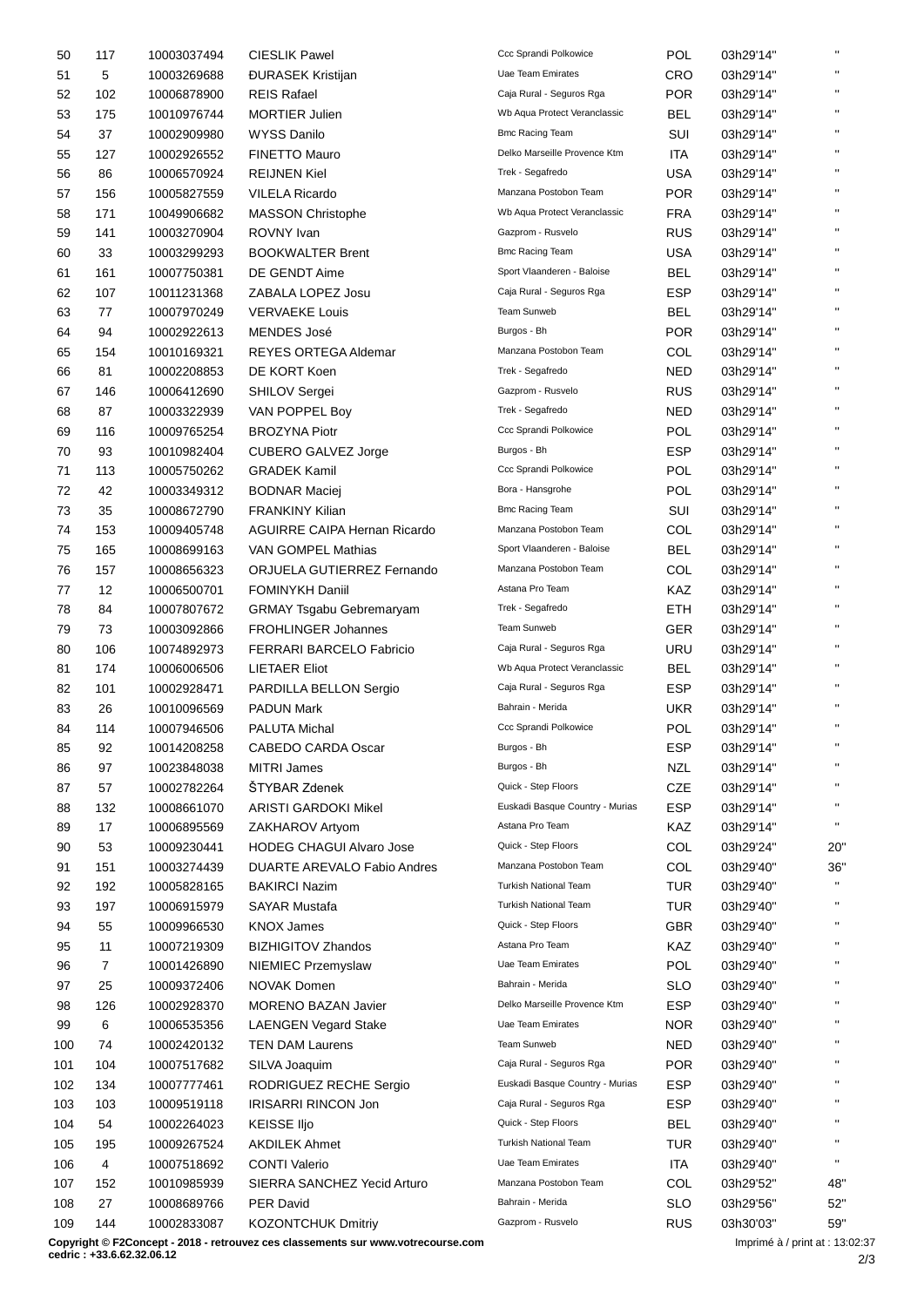| 110 | 143 | 10009986233 | <b>KURIYANOV Stepan</b>          | Gazprom - Rusvelo               | <b>RUS</b> | 03h30'03" | $\mathbf{H}$ |
|-----|-----|-------------|----------------------------------|---------------------------------|------------|-----------|--------------|
| 111 | 193 | 10007593868 | <b>ATALAY Muhammed</b>           | <b>Turkish National Team</b>    | <b>TUR</b> | 03h30'03" | $\mathbf{H}$ |
| 112 | 96  | 10054193476 | <b>SESSLER Nicolas</b>           | Burgos - Bh                     | <b>BRA</b> | 03h30'03" | $\mathbf{H}$ |
| 113 | 186 | 10008131513 | ROSA Massimo                     | Wilier Triestina - Selle Italia | <b>ITA</b> | 03h30'16" | 01'12"       |
| 114 | 95  | 10006555867 | RUBIO HERNANDEZ Diego            | Burgos - Bh                     | <b>ESP</b> | 03h30'20" | 01'16"       |
| 115 | 136 | 10074643908 | <b>BARCELO ARAGON Fernando</b>   | Euskadi Basque Country - Murias | <b>ESP</b> | 03h30'20" |              |
| 116 | 166 | 10002310604 | VAN HECKE Preben                 | Sport Vlaanderen - Baloise      | <b>BEL</b> | 03h30'20" | $\mathbf{H}$ |
| 117 | 67  | 10008694113 | <b>SCHMIDT WÜRTZ Mads</b>        | Team Katusha Alpecin            | <b>DEN</b> | 03h30'30" | 01'26"       |
| 118 | 185 | 10001661108 | POZZATO Filippo                  | Wilier Triestina - Selle Italia | <b>ITA</b> | 03h30'34" | 01'30"       |
| 119 | 187 | 10006917700 | <b>ZHUPA Eugert</b>              | Wilier Triestina - Selle Italia | <b>ALB</b> | 03h30'44" | 01'40"       |
| 120 | 15  | 10005964167 | <b>MOSER Moreno</b>              | Astana Pro Team                 | <b>ITA</b> | 03h30'44" | H.           |
| 121 | 194 | 10009197301 | <b>BALKAN Onur</b>               | <b>Turkish National Team</b>    | <b>TUR</b> | 03h30'44" | $\mathbf{H}$ |
| 122 | 181 | 10009974816 | <b>BEVILACQUA Simone</b>         | Wilier Triestina - Selle Italia | <b>ITA</b> | 03h30'44" | $\mathbf{H}$ |
| 123 | 173 | 10006679644 | <b>KIRSCH Alex</b>               | Wb Aqua Protect Veranclassic    | <b>LUX</b> | 03h30'44" | $\mathbf{H}$ |
| 124 | 177 | 10007969643 | <b>STASSEN Julien</b>            | Wb Aqua Protect Veranclassic    | <b>BEL</b> | 03h30'44" | $\mathbf{H}$ |
| 125 | 124 | 10004599905 | MIHAYLOV Nikolay                 | Delko Marseille Provence Ktm    | <b>BUL</b> | 03h30'44" | $\mathbf{H}$ |
| 126 | 46  | 10004572724 | SAGAN Juraj                      | Bora - Hansgrohe                | <b>SVK</b> | 03h30'44" | $\mathbf{H}$ |
| 127 | 47  | 10002879062 | <b>SARAMOTINS Alekseis</b>       | Bora - Hansgrohe                | LAT        | 03h30'44" | $\mathbf{H}$ |
| 128 | 184 | 10006903754 | <b>BERTAZZO Liam</b>             | Wilier Triestina - Selle Italia | <b>ITA</b> | 03h30'44" | $\mathbf{H}$ |
| 129 | 196 | 10008683100 | <b>SAMLI Feritcan</b>            | <b>Turkish National Team</b>    | <b>TUR</b> | 03h30'48" | 01'44"       |
| 130 | 112 | 10006492314 | <b>BERNAS Pawel</b>              | Ccc Sprandi Polkowice           | <b>POL</b> | 03h31'19" | 02'15"       |
| 131 | 61  | 10002937464 | <b>BELKOV Maxim</b>              | Team Katusha Alpecin            | <b>RUS</b> | 03h31'19" | $\mathbf{H}$ |
| 132 | 131 | 10009804963 | <b>BARRENETXEA URIARTE Ander</b> | Euskadi Basque Country - Murias | <b>ESP</b> | 03h31'19" | $\mathbf{H}$ |
| 133 | 2   | 10006875563 | BYSTRØM Sven Erik                | Uae Team Emirates               | <b>NOR</b> | 03h31'19" | $\mathbf{H}$ |
| 134 | 43  | 10006874553 | MC CARTHY Jay                    | Bora - Hansgrohe                | <b>AUS</b> | 03h31'19" | $\mathbf{H}$ |
| 135 | 182 | 10004739442 | <b>COLEDAN Marco</b>             | Wilier Triestina - Selle Italia | <b>ITA</b> | 03h31'54" | 02'50"       |
| 136 | 44  | 10005390352 | PELUCCHI Matteo                  | Bora - Hansgrohe                | <b>ITA</b> | 03h32'19" | 03'15"       |
| 137 | 145 | 10002832279 | <b>TRUSOV Nikolay</b>            | Gazprom - Rusvelo               | <b>RUS</b> | 03h32'58" | 03'54"       |
| 138 | 52  | 10008656828 | <b>GAVIRIA RENDON Fernando</b>   | Quick - Step Floors             | COL        | 03h34'09" | 05'05"       |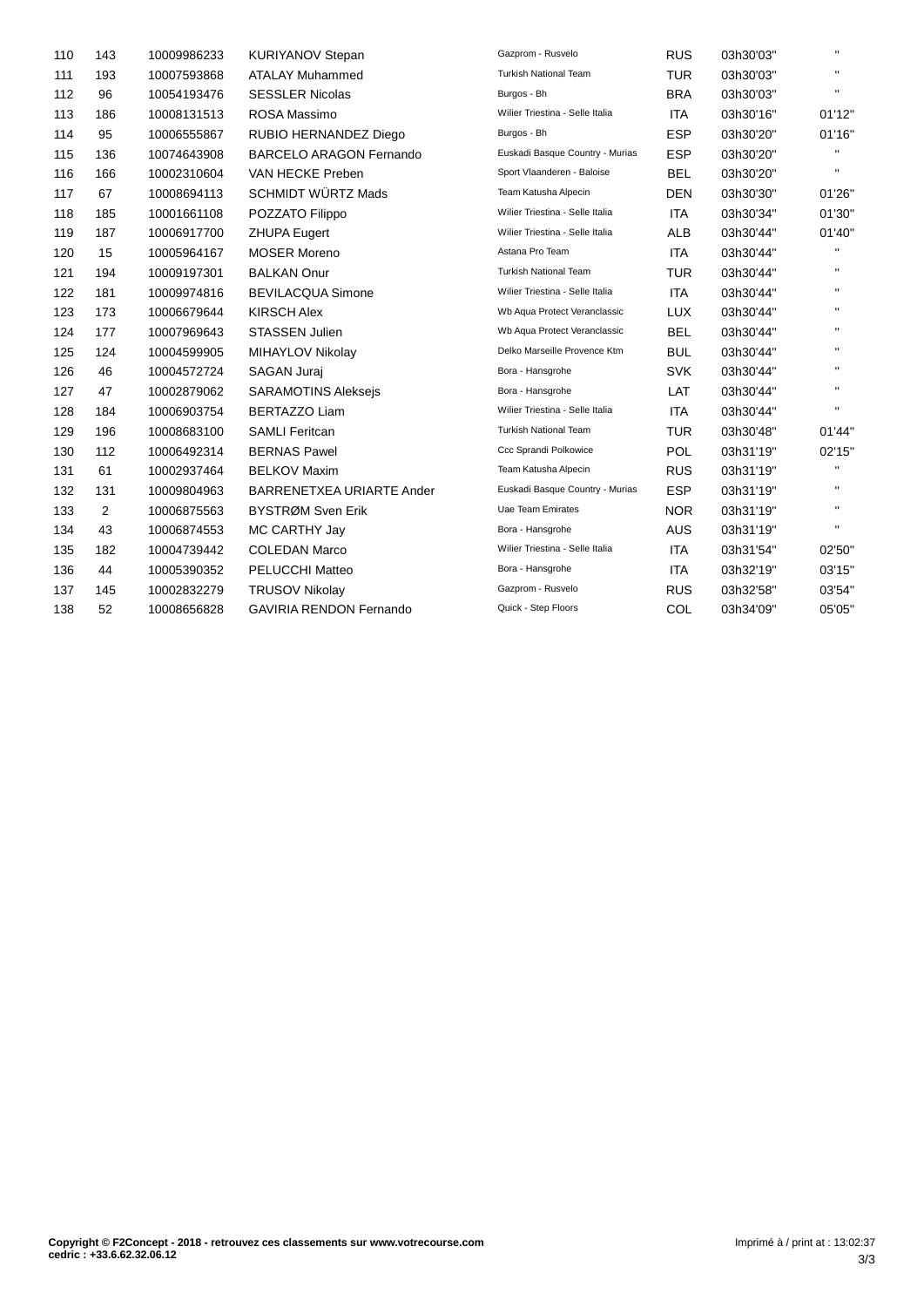

## **CLASSEMENT PAR POINTS POINTS CLASSIFICATION**

Konya - Konya



**Date :** 09/10/2018

**Organisateur - Organiser :** Turkish Cycling Federation

**Epreuve - Race :** Presidential Cycling Tour of Turkey

**Classement de l'étape - Stage classification Classement général - General classification**

| Rg          | Dos. | Nom Prénom                       | Nat.       | Equipe     | Pts            | Bon. | Rg<br><b>Rk</b> | Dos.<br>Bib. | Nom Prénom<br>Last name First name            | UCI ID                     | Equipe<br>Team           | Pts            |
|-------------|------|----------------------------------|------------|------------|----------------|------|-----------------|--------------|-----------------------------------------------|----------------------------|--------------------------|----------------|
|             |      | km 35.2 - Sprint prime           |            |            |                |      | $\mathbf 1$     | 56           | RICHEZE Maximiliano Ariel                     | 10003039013                | QST                      | 15             |
|             |      |                                  |            |            |                |      | 2               | 41           | <b>BENNETT Sam</b>                            | 10006599519                | <b>BOH</b>               | 14             |
| $\mathbf 1$ | 167  | VAN ROOY Kenneth                 | <b>BEL</b> | <b>SVB</b> | 5              | 3"   | 3               | 34           | <b>DRUCKER Jean-Pierre</b>                    | 10002986065                | <b>BMC</b>               | 13             |
| 2           | 196  | <b>SAMLI Feritcan</b>            | <b>TUR</b> | <b>TUR</b> | 3              | 2"   | $\overline{4}$  | 53           | <b>HODEG CHAGUI Alvaro Jose</b>               | 10009230441                | QST                      | 12             |
|             |      |                                  |            |            |                |      | 5               | 123          | <b>JONES Brenton</b>                          | 10006801296                | <b>DMP</b>               | 11             |
| 3           | 137  | <b>TXOPERENA MATXIKOTE Beñat</b> | <b>ESP</b> | <b>EUS</b> | 1              | 1"   | 6               | 3            | <b>CONSONNI Simone</b>                        | 10007890730                | <b>UAD</b>               | 1 <sub>0</sub> |
|             |      |                                  |            |            |                |      | $\overline{7}$  | 133          | <b>SANZ UNZUE Enrique</b>                     | 10006280530                | <b>EUS</b>               | ç              |
| Arrivée     |      |                                  |            |            |                |      | 8               | 163          | NOPPE Christophe                              | 10010005027                | <b>SVB</b>               | ξ              |
|             |      |                                  |            |            |                |      | 9               | 76           | <b>THEUNS Edward</b>                          | 10007079970                | <b>SUN</b>               |                |
| $\mathbf 1$ | 56   | RICHEZE Maximiliano Ariel        | ARG        | QST        | 15             | 10"  | 10              | 183          | <b>PACIONI Luca</b>                           | 10007744624                | WIL                      |                |
| 2           | 41   | <b>BENNETT Sam</b>               | <b>IRL</b> | <b>BOH</b> | 14             | 6"   | 11              | 167          | VAN ROOY Kenneth                              | 10008699466                | <b>SVB</b>               |                |
|             |      |                                  |            |            |                |      | 12              | 64           | <b>HAAS Nathan</b>                            | 10005768248                | <b>TKA</b>               |                |
| 3           | 34   | <b>DRUCKER Jean-Pierre</b>       | <b>LUX</b> | <b>BMC</b> | 13             | 4"   | 13              | 147          | <b>PORSEV Alexander</b>                       | 10005890712                | GAZ                      |                |
| 4           | 53   | <b>HODEG CHAGUI Alvaro Jose</b>  | COL        | QST        | 12             |      | 14              | 24           | NAVARDAUSKAS Ramunas<br><b>SAMLI Feritcan</b> | 10004505531                | <b>TBM</b><br><b>TUR</b> |                |
|             | 123  | <b>JONES Brenton</b>             | <b>AUS</b> | <b>DMP</b> | 11             |      | 15<br>16        | 196<br>115   | <b>SAJNOK Szymon</b>                          | 10008683100<br>10009640063 | CCC                      |                |
| 5           |      |                                  |            |            |                |      | 17              | 137          | <b>TXOPERENA MATXIKOTE Beñat</b>              | 10006886879                | EUS                      |                |
| 6           | 3    | <b>CONSONNI Simone</b>           | <b>ITA</b> | <b>UAD</b> | 10             |      | 18              | 172          | <b>JULES Justin</b>                           | 10049906480                | <b>WVA</b>               |                |
| 7           | 133  | <b>SANZ UNZUE Enrique</b>        | <b>ESP</b> | <b>EUS</b> | 9              |      |                 |              |                                               |                            |                          |                |
| 8           | 163  | NOPPE Christophe                 | <b>BEL</b> | <b>SVB</b> | 8              |      |                 |              |                                               |                            |                          |                |
| 9           | 76   | <b>THEUNS Edward</b>             | <b>BEL</b> | <b>SUN</b> | $\overline{7}$ |      |                 |              |                                               |                            |                          |                |
| 10          | 183  | <b>PACIONI Luca</b>              | <b>ITA</b> | WIL        | 6              |      |                 |              |                                               |                            |                          |                |
| 11          | 64   | <b>HAAS Nathan</b>               | <b>AUS</b> | <b>TKA</b> | 5              |      |                 |              |                                               |                            |                          |                |
| 12          | 147  | PORSEV Alexander                 | <b>RUS</b> | GAZ        | 4              |      |                 |              |                                               |                            |                          |                |
| 13          | 24   | NAVARDAUSKAS Ramunas             | LTU        | <b>TBM</b> | 3              |      |                 |              |                                               |                            |                          |                |
| 14          | 115  | <b>SAJNOK Szymon</b>             | POL        | CCC        | 2              |      |                 |              |                                               |                            |                          |                |
| 15          | 172  | <b>JULES Justin</b>              | <b>FRA</b> | <b>WVA</b> | 1              |      |                 |              |                                               |                            |                          |                |

**Etape - Stage :** 1

| Nat.       | Equipe     | Pts | Bon. | Rg<br>Rk       | Dos.<br>Bib. | Nom Prénom<br>Last name First name | UCI ID      | Equipe<br>Team | Pts            |
|------------|------------|-----|------|----------------|--------------|------------------------------------|-------------|----------------|----------------|
|            |            |     |      | 1              | 56           | RICHEZE Maximiliano Ariel          | 10003039013 | QST            | 15             |
|            |            |     |      | $\overline{2}$ | 41           | <b>BENNETT Sam</b>                 | 10006599519 | <b>BOH</b>     | 14             |
| BEL        | <b>SVB</b> | 5   | 3"   | 3              | 34           | <b>DRUCKER Jean-Pierre</b>         | 10002986065 | <b>BMC</b>     | 13             |
| TUR        | <b>TUR</b> | 3   | 2"   | 4              | 53           | <b>HODEG CHAGUI Alvaro Jose</b>    | 10009230441 | QST            | 12             |
|            |            |     |      | 5              | 123          | <b>JONES Brenton</b>               | 10006801296 | <b>DMP</b>     | 11             |
| ESP        | <b>EUS</b> | 1   | 1"   | 6              | 3            | <b>CONSONNI Simone</b>             | 10007890730 | <b>UAD</b>     | 10             |
|            |            |     |      | 7              | 133          | <b>SANZ UNZUE Enrique</b>          | 10006280530 | <b>EUS</b>     | 9              |
|            |            |     |      | 8              | 163          | NOPPE Christophe                   | 10010005027 | <b>SVB</b>     | 8              |
|            |            |     |      | 9              | 76           | <b>THEUNS Edward</b>               | 10007079970 | <b>SUN</b>     | $\overline{7}$ |
| ARG        | QST        | 15  | 10"  | 10             | 183          | <b>PACIONI Luca</b>                | 10007744624 | <b>WIL</b>     | 6              |
|            |            |     |      | 11             | 167          | VAN ROOY Kenneth                   | 10008699466 | <b>SVB</b>     | 5              |
| <b>IRL</b> | <b>BOH</b> | 14  | 6"   | 12             | 64           | <b>HAAS Nathan</b>                 | 10005768248 | <b>TKA</b>     | 5              |
| LUX        | <b>BMC</b> | 13  | 4"   | 13             | 147          | PORSEV Alexander                   | 10005890712 | GAZ            | $\overline{4}$ |
|            |            |     |      | 14             | 24           | NAVARDAUSKAS Ramunas               | 10004505531 | <b>TBM</b>     | 3              |
| COL        | QST        | 12  |      | 15             | 196          | <b>SAMLI Feritcan</b>              | 10008683100 | <b>TUR</b>     | 3              |
| AUS        | <b>DMP</b> | 11  |      | 16             | 115          | <b>SAJNOK Szymon</b>               | 10009640063 | CCC            | 2              |
| <b>ITA</b> | <b>UAD</b> | 10  |      | 17             | 137          | <b>TXOPERENA MATXIKOTE Beñat</b>   | 10006886879 | <b>EUS</b>     | 1              |
|            |            |     |      | 18             | 172          | <b>JULES Justin</b>                | 10049906480 | <b>WVA</b>     | 1              |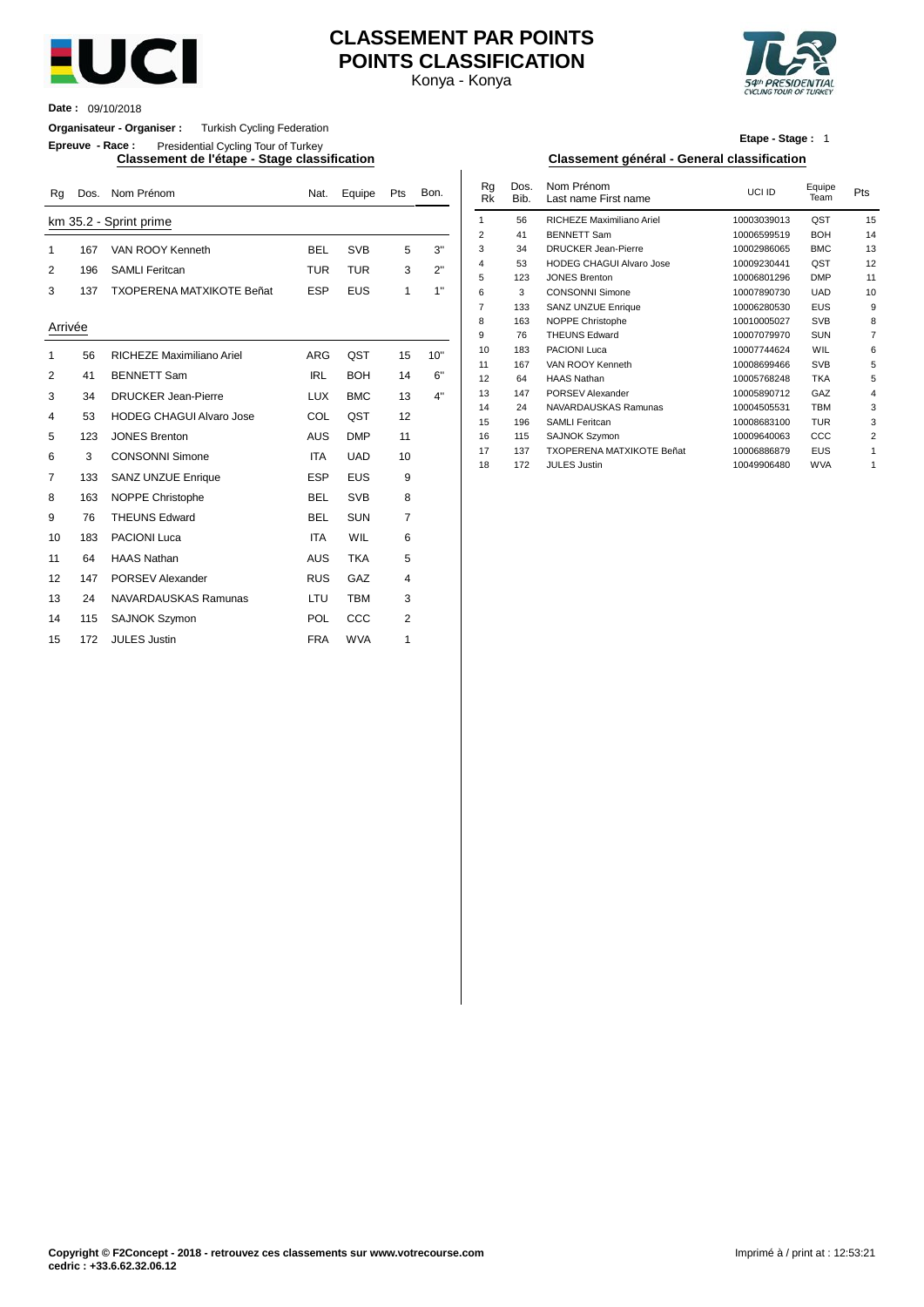

### **MEILLEUR GRIMPEUR MOUNTAIN CLASSIFICATION**

Konya - Konya



09/10/2018 **Date :**

### **Organisateur - Organiser :** Turkish Cycling Federation

**Epreuve - Race:** Presidential Cycling Tour of Turkey

### **Classement de l'étape - Stage classification Classement général - General classification**

| Rg<br>Rk | Dos.<br><b>Bib</b> | Nom Prénom<br>Last name First name | Nat.       | Equipe<br>Team | Pts            | Bon. |   | Rg<br>Rk | Dos<br><b>Bib</b> |
|----------|--------------------|------------------------------------|------------|----------------|----------------|------|---|----------|-------------------|
|          |                    | km 60.4 - Mountain 2               |            |                |                |      | 1 |          | 137               |
| 1        | 137                | <b>TXOPERENA MATXIKOTE Beñat</b>   | <b>ESP</b> | <b>EUS</b>     | 5              |      | 2 |          | 167               |
| 2        | 196                | <b>SAMLI Feritcan</b>              | TUR        | <b>TUR</b>     | 3              |      | 3 |          | 196               |
| 3        | 167                | VAN ROOY Kenneth                   | <b>BEL</b> | <b>SVB</b>     | $\overline{2}$ |      | 4 |          | 96                |
| 4        | 96                 | <b>SESSLER Nicolas</b>             | <b>BRA</b> | <b>BBH</b>     | 1              |      |   |          |                   |
|          |                    | km 108.2 - Mountain 3              |            |                |                |      |   |          |                   |
| 1        | 137                | <b>TXOPERENA MATXIKOTE Beñat</b>   | ESP        | <b>EUS</b>     | 3              |      |   |          |                   |
| 2        | 167                | VAN ROOY Kenneth                   | BEL        | <b>SVB</b>     | $\overline{2}$ |      |   |          |                   |
| 3        | 196                | <b>SAMLI Feritcan</b>              | TUR        | TUR            | 1              |      |   |          |                   |

| <b>Etape - Stage: 1</b>                   |  |
|-------------------------------------------|--|
| assement général - General classification |  |

| Bon. | Ra<br>Rk       | Bib | Dos. Nom Prénom<br>Last name First name | UCI ID      | Equipe<br>Team | Pts |
|------|----------------|-----|-----------------------------------------|-------------|----------------|-----|
|      |                | 137 | <b>TXOPERENA MATXIKOTE Beñat</b>        | 10006886879 | EUS            | 8   |
|      | 2              | 167 | VAN ROOY Kenneth                        | 10008699466 | <b>SVB</b>     | 4   |
|      | 3              | 196 | SAMLI Feritcan                          | 10008683100 | TUR            | 4   |
|      | $\overline{4}$ | 96  | <b>SESSLER Nicolas</b>                  | 10054193476 | <b>BBH</b>     |     |
|      |                |     |                                         |             |                |     |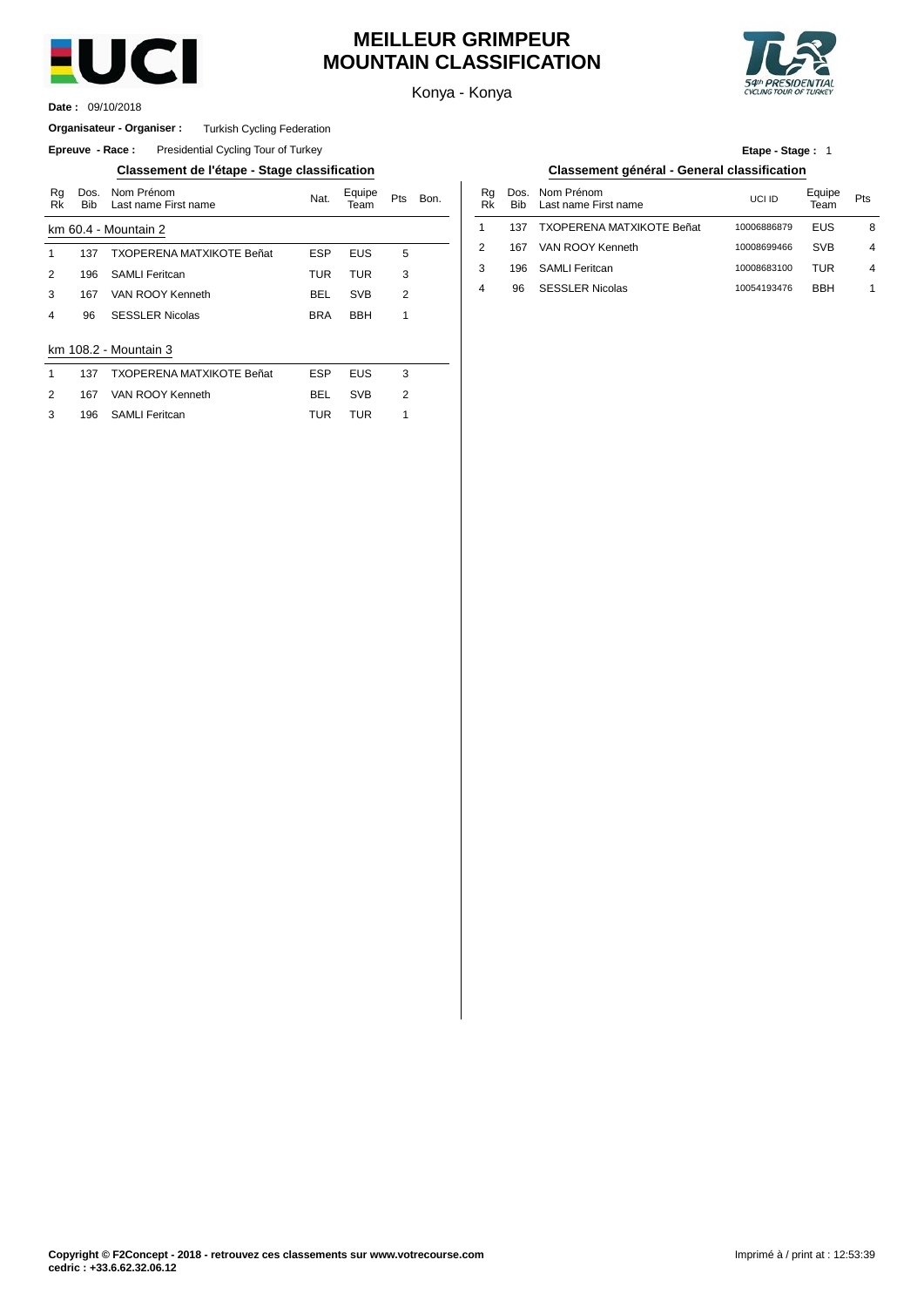

# **Beauties of Turkey classification**<br>Konya - Konya **Classement Beauties of Turkey**



**Etape - Stage :** 1

09/10/2018 **Date :**

#### Organisateur - Organiser : Turkish Cycling Federation

**Epreuve - Race:** Presidential Cycling Tour of Turkey

### **Classement de l'étape - Stage classification Classement général - General classification**

| Rq<br>Rk      | Dos.<br><b>Bib</b> | Nom Prénom<br>Last name First name | Nat. | Equipe<br>Team | Pts | Bon.     | Ra<br>Rk | Bib. | Dos. Nom Prénom<br>Last name First r |
|---------------|--------------------|------------------------------------|------|----------------|-----|----------|----------|------|--------------------------------------|
|               |                    | km 137.5 - Beauties sprint         |      |                |     |          |          | 194  | <b>BALKAN Onur</b>                   |
|               | 194                | <b>BALKAN Onur</b>                 | TUR  | TUR            | 5   | $\Omega$ |          | 53   | <b>HODEG CHAGL</b>                   |
| $\mathcal{P}$ | 53                 | <b>HODEG CHAGUI Alvaro Jose</b>    | COL  | OST            | 3   | $\Omega$ |          | 51   | <b>DECLERCQ Tim</b>                  |
|               | 51                 | DECLERCQ Tim                       | BEL  | OST            |     |          |          |      |                                      |

| Nat. | Equipe<br>Team | Pts | Bon. | Rq<br>Rk | Bib | Dos. Nom Prénom<br>Last name First name | N° licence UCI<br><b>UCI Code</b> | Equipe<br>Team | Pts |
|------|----------------|-----|------|----------|-----|-----------------------------------------|-----------------------------------|----------------|-----|
|      |                |     |      |          | 194 | <b>BALKAN Onur</b>                      |                                   | TUR            | 5   |
| TUR  | TUR            | 5   | 0    |          | 53  | <b>HODEG CHAGUI Alvaro Jose</b>         |                                   | QST            | 3   |
| COL  | QST            |     | 0    |          | 51  | DECLERCQ Tim                            |                                   | QST            |     |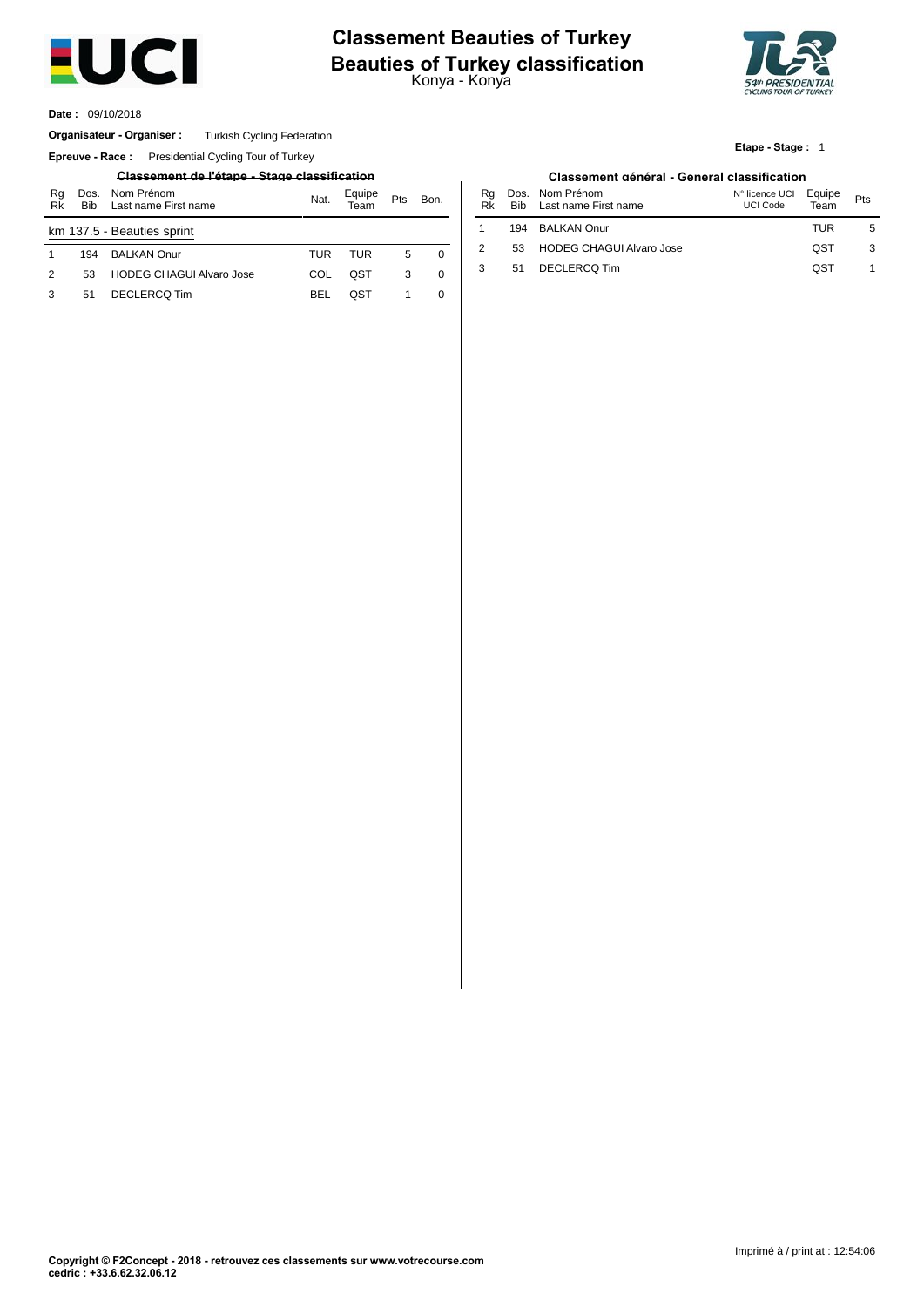

### **CLASSEMENT PAR EQUIPE - TEAM CLASSIFICATION**

Konya - Konya



**Date :** 09/10/2018

 $\overline{a}$ 

**Organisateur - Organiser :** Turkish Cycling Federation

**Epreuve - Race :** Presidential Cycling Tour of Turkey

**Classement de l'étape - Stage classification Classement général - Général classification**

| Rg<br>Rk | Equipe<br>Team                                                        | Temps<br>Time          | Ecart<br>Gap |
|----------|-----------------------------------------------------------------------|------------------------|--------------|
| 1        | Quick - Step Floors<br>$56 - 53 - 51$                                 | 10h27'42"              |              |
| 2        | Bahrain - Merida<br>$24 - 22 - 23$                                    | 10h27'42"              |              |
| 3        | Delko Marseille Provence Ktm<br>123 - 122 - 125                       | 10h27'42"              |              |
| 4        | <b>Bmc Racing Team</b><br>$34 - 32 - 31$                              | 10h27'42"              |              |
| 5        | Sport Vlaanderen - Baloise<br>163 - 164 - 167                         | 10h27'42"              |              |
| 6        | Uae Team Emirates<br>$3 - 1 - 5$                                      | 10h27'42"              |              |
| 7        | Euskadi Basque Country - Murias<br>133 - 135 - 137                    | 10h27'42"              |              |
| 8        | Team Katusha Alpecin<br>$64 - 66 - 62$                                | 10h27'42"              |              |
| 9        | Ccc Sprandi Polkowice<br>$115 - 111 - 117$                            | 10h27'42"              |              |
| 10<br>11 | Trek - Segafredo<br>$82 - 83 - 85$<br><b>Team Sunweb</b>              | 10h27'42"<br>10h27'42" |              |
| 12       | $76 - 75 - 71$<br>Astana Pro Team                                     | 10h27'42"              |              |
| 13       | $14 - 16 - 13$<br>Bora - Hansgrohe                                    | 10h27'42"              |              |
| 14       | $41 - 45 - 42$<br>Wb Aqua Protect Veranclassic                        | 10h27'42"              |              |
| 15       | 172 - 176 - 175<br>Gazprom - Rusvelo                                  | 10h27'42"              |              |
| 16       | 147 - 142 - 141<br>Manzana Postobon Team                              | 10h27'42"              |              |
| 17       | 155 - 156 - 154<br>Caja Rural - Seguros Rga                           | 10h27'42"              |              |
| 18       | 105 - 102 - 107<br>Burgos - Bh                                        | 10h27'42"              |              |
| 19       | $91 - 94 - 93$<br><b>Turkish National Team</b>                        | 10h28'34"              | 52"          |
| 20       | 191 - 192 - 197<br>Wilier Triestina - Selle Italia<br>183 - 186 - 185 | 10h30'04"              | 02'22"       |

#### **Etape - Stage :** 1

| Rq<br>Rk | . <del>. .</del><br>Equipe<br>Team | Temps<br>Time | Ecart<br>Gap |
|----------|------------------------------------|---------------|--------------|
| 1        | Quick - Step Floors                | 10h27'42"     |              |
| 2        | Bahrain - Merida                   | 10h27'42"     |              |
| 3        | Delko Marseille Provence Ktm       | 10h27'42"     |              |
| 4        | <b>Bmc Racing Team</b>             | 10h27'42"     |              |
| 5        | Sport Vlaanderen - Baloise         | 10h27'42"     |              |
| 6        | Uae Team Emirates                  | 10h27'42"     |              |
| 7        | Euskadi Basque Country - Murias    | 10h27'42"     |              |
| 8        | Team Katusha Alpecin               | 10h27'42"     |              |
| 9        | Ccc Sprandi Polkowice              | 10h27'42"     |              |
| 10       | Trek - Segafredo                   | 10h27'42"     |              |
| 11       | Team Sunweb                        | 10h27'42"     |              |
| 12       | Astana Pro Team                    | 10h27'42"     |              |
| 13       | Bora - Hansgrohe                   | 10h27'42"     |              |
| 14       | Wb Aqua Protect Veranclassic       | 10h27'42"     |              |
| 15       | Gazprom - Rusvelo                  | 10h27'42"     |              |
| 16       | Manzana Postobon Team              | 10h27'42"     |              |
| 17       | Caja Rural - Seguros Rga           | 10h27'42"     |              |
| 18       | Burgos - Bh                        | 10h27'42"     |              |
| 19       | <b>Turkish National Team</b>       | 10h28'34"     | 52"          |
| 20       | Wilier Triestina - Selle Italia    | 10h30'04"     | 02'22"       |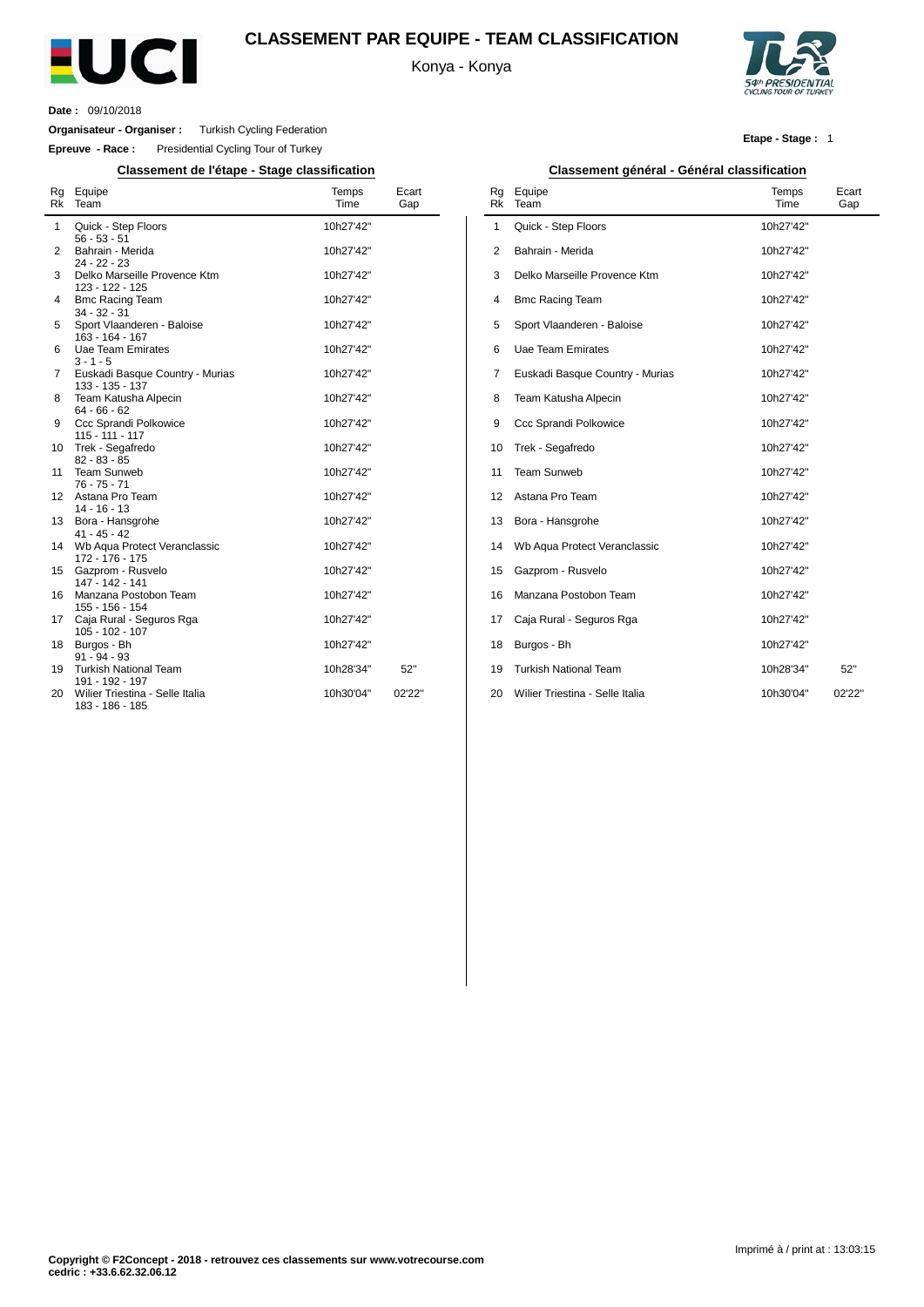## **ORDRE DES VOITURES POUR L'ETAPE N° 2 CONVOY ORDER FOR STAGE 2**

Alanya - Antalya

10/10/2018 **Date :**

Turkish Cycling Federation **Organisateur - Organiseur :**

Presidential Cycling Tour of Turkey **Epreuve - Race :**

| Rang<br>Rank   | Equipe<br>Team                  |  |  |  |  |
|----------------|---------------------------------|--|--|--|--|
| 1              | Quick - Step Floors             |  |  |  |  |
| $\overline{2}$ | Bora - Hansgrohe                |  |  |  |  |
| 3              | <b>Bmc Racing Team</b>          |  |  |  |  |
| 4              | Sport Vlaanderen - Baloise      |  |  |  |  |
| 5              | Euskadi Basque Country - Murias |  |  |  |  |
| 6              | Delko Marseille Provence Ktm    |  |  |  |  |
| $\overline{7}$ | <b>Uae Team Emirates</b>        |  |  |  |  |
| 8              | <b>Team Sunweb</b>              |  |  |  |  |
| 9              | Wilier Triestina - Selle Italia |  |  |  |  |
| 10             | Team Katusha Alpecin            |  |  |  |  |
| 11             | Gazprom - Rusvelo               |  |  |  |  |
| 12             | Bahrain - Merida                |  |  |  |  |
| 13             | <b>Ccc Sprandi Polkowice</b>    |  |  |  |  |
| 14             | Wb Aqua Protect Veranclassic    |  |  |  |  |
| 15             | Manzana Postobon Team           |  |  |  |  |
| 16             | Burgos - Bh                     |  |  |  |  |
| 17             | Trek - Segafredo                |  |  |  |  |
| 18             | Astana Pro Team                 |  |  |  |  |
| 19             | Caja Rural - Seguros Rga        |  |  |  |  |
| 20             | <b>Turkish National Team</b>    |  |  |  |  |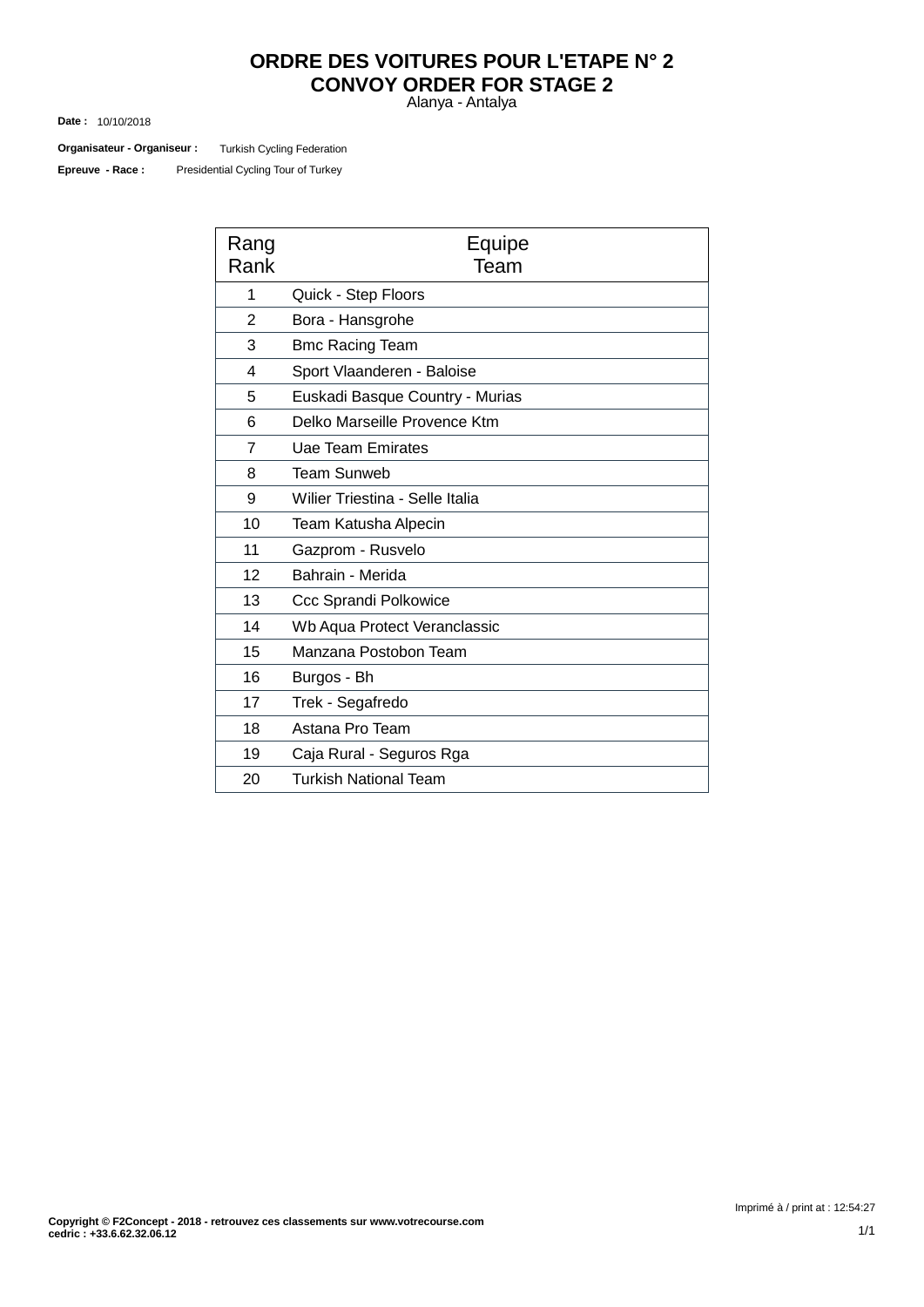# **Communiqué des commissaires Communique of the Commissaires panel**

Presidential Cycling Tour of Turkey Du 09/10/18 au 14/10/18

**Communique N°1 (étape/Stage : Konya - Konya)**

*Art. 12.1.040 - 11.3.2*

Pushing a member of another team Race number 53 - HODEG CHAGUI Alvaro Jose - Quick - Step Floors - 10009230441 (COL19960916) Fine 200CHF and 10'' penalty

Commissaires panel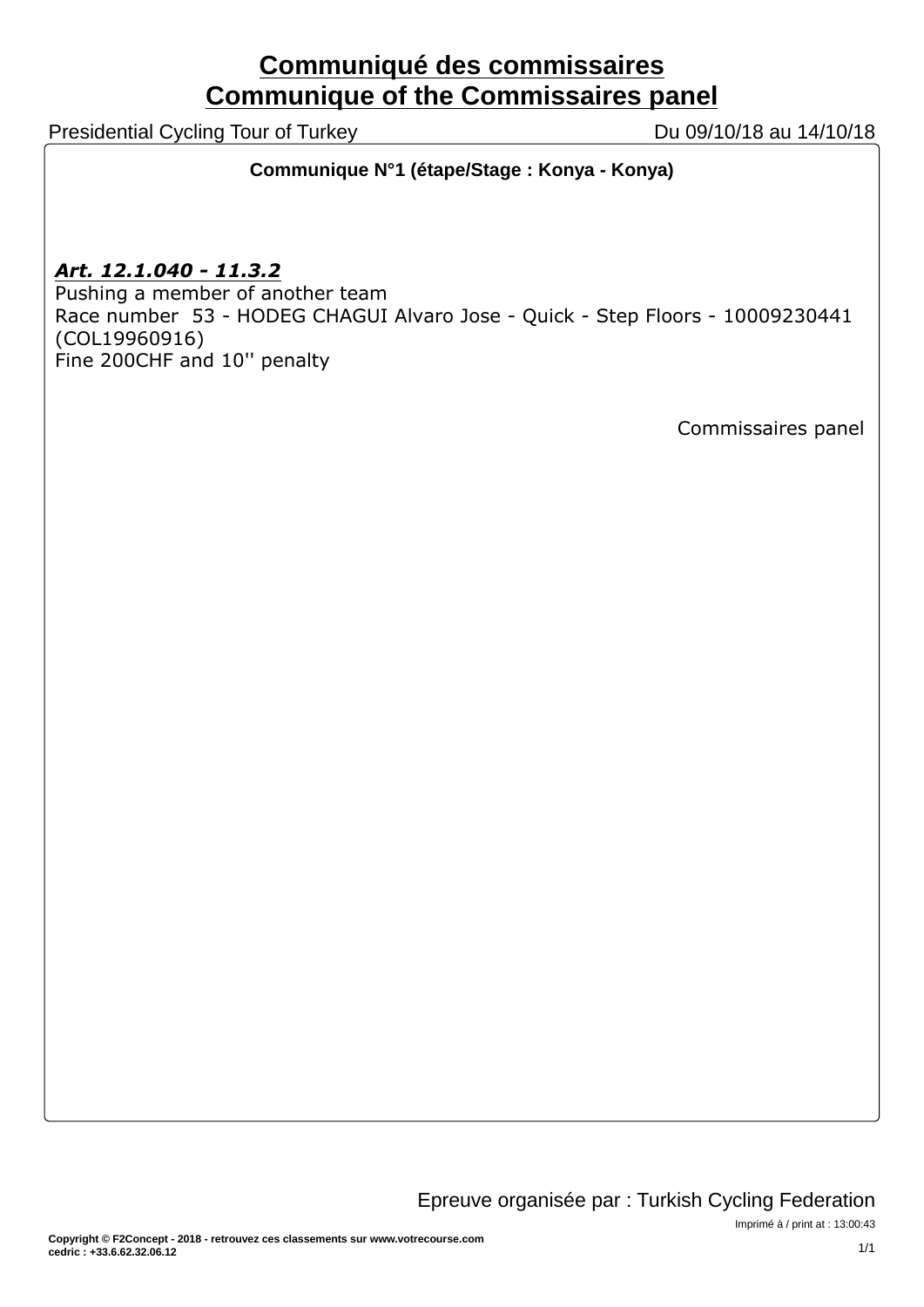### **Etape -** Stage : 2 **Turkish Cycling Federation**

| Uae Team Emirates                  | <b>ULISSI Diego</b><br>23eme à 10"(22)                                       | $\overline{2}$<br>BYSTRØM Sven Erik<br>133eme à<br>02'15"(133)     | 3<br><b>CONSONNI Simone</b><br>7eme à 10"(6)                     | $\overline{4}$<br><b>CONTI Valerio</b><br>106eme à 36"(106)         | 5<br><b>ĐURASEK Kristijan</b><br>51eme à 10"(51)                  | 6<br><b>LAENGEN Vegard</b><br><b>Stake</b><br>99eme à 36"(99)           | $\overline{7}$<br><b>NIEMIEC</b><br>Przemyslaw<br>96eme à 36"(96) |  |
|------------------------------------|------------------------------------------------------------------------------|--------------------------------------------------------------------|------------------------------------------------------------------|---------------------------------------------------------------------|-------------------------------------------------------------------|-------------------------------------------------------------------------|-------------------------------------------------------------------|--|
| Astana Pro Team                    | 11<br><b>BIZHIGITOV</b><br>Zhandos<br>95eme à 36"(95)                        | 12<br>FOMINYKH Daniil<br>77eme à 10"(78)                           | 13<br><b>GIDICH Yevgeniy</b><br>37eme à 10"(36)                  | 14<br><b>LUTSENKO Alexey</b><br>30eme à 10"(29)                     | 15<br><b>MOSER Moreno</b><br>120eme à<br>01'40"(120)              | 16<br>TLEUBAYEV Ruslan<br>33eme à 10"(32)                               | 17<br>ZAKHAROV Artyom<br>89eme à 10"(90)                          |  |
| Bahrain - Merida                   | 21<br><b>BOLE Grega</b><br>46eme à 10"(46)                                   | 22<br><b>GARCIA CORTINA</b><br>Ivan<br>18eme à 10"(17)             | 23<br><b>HAUSSLER Heinrich</b><br>25eme à 10"(24)                | 24<br>NAVARDAUSKAS<br>Ramunas<br>14eme à 10"(13)                    | 25<br>NOVAK Domen<br>97eme à 36"(97)                              | 26<br><b>PADUN Mark</b><br>83eme à 10"(84)                              | 27<br>PER David<br>108eme à 52"(108)                              |  |
| <b>Bmc Racing Team</b>             | 31<br><b>BEVIN Patrick</b><br>44eme à 10"(44)                                | 32<br><b>BOHLI Tom</b><br>20eme à 10"(19)                          | 33<br><b>BOOKWALTER Brent</b><br>60eme à 10"(61)                 | 34<br><b>DRUCKER</b><br>Jean-Pierre<br>3eme à 06"(3)                | 35<br><b>FRANKINY Kilian</b><br>73eme à 10"(74)                   | 36<br><b>ROCHE Nicolas</b><br>47eme à 10"(47)                           | 37<br><b>WYSS Danilo</b><br>54eme à 10"(55)                       |  |
| Bora - Hansgrohe                   | 41<br><b>BENNETT Sam</b><br>2eme à 04"(2)                                    | 42<br><b>BODNAR Maciej</b><br>72eme à 10"(73)                      | 43<br>MC CARTHY Jay<br>134eme à<br>02'15"(134)                   | 44<br>PELUCCHI Matteo<br>136eme à<br>03'15"(136)                    | 45<br>PÖSTLBERGER<br>Lukas<br>28eme à 10"(27)                     | 46<br>SAGAN Juraj<br>126eme à<br>01'40"(126)                            | 47<br><b>SARAMOTINS</b><br>Aleksejs<br>127eme à<br>01'40''(127)   |  |
| Quick - Step Floors                | 51<br><b>DECLERCQ Tim</b><br>42eme à 10"(42)                                 | 52<br><b>GAVIRIA RENDON</b><br>Fernando<br>138eme à<br>05'05"(138) | 53<br><b>HODEG CHAGUI</b><br>Alvaro Jose<br>90eme à 20"(4)       | 54<br><b>KEISSE IIjo</b><br>104eme à 36"(104)                       | 55<br><b>KNOX James</b><br>94eme à 36"(94)                        | 56<br><b>RICHEZE</b><br><b>Maximiliano Ariel</b><br>1er en 03h29'04"(1) | 57<br>ŠTYBAR Zdenek<br>87eme à 10"(88)                            |  |
| Team Katusha Alpecin               | 61<br><b>BELKOV Maxim</b><br>131eme à<br>02'15"(131)                         | 62<br><b>CRAS Steff</b><br>45eme à 10"(45)                         | 63<br><b>FABBRO Matteo</b><br>48eme à 10"(48)                    | 64<br><b>HAAS Nathan</b><br>12eme à 10"(11)                         | 66<br><b>HOLLENSTEIN Reto</b><br>26eme à 10"(25)                  | 67<br><b>SCHMIDT WÜRTZ</b><br>Mads<br>117eme à<br>01'26''(117)          |                                                                   |  |
| <b>Team Sunweb</b>                 | 71<br><b>ARNDT Nikias</b><br>43eme à 10"(43)                                 | 73<br><b>FROHLINGER</b><br>Johannes<br>79eme à 10"(80)             | 74<br><b>TEN DAM Laurens</b><br>100eme à 36"(100)                | 75<br><b>TEUNISSEN Mike</b><br>35eme à 10"(34)                      | 76<br><b>THEUNS Edward</b><br>10eme à 10"(9)                      | 77<br><b>VERVAEKE Louis</b><br>63eme à 10"(64)                          |                                                                   |  |
| Trek - Segafredo                   | 81<br>DE KORT Koen<br>66eme à 10"(67)                                        | 82<br>DEGENKOLB John<br>27eme à 10"(26)                            | 83<br><b>FELLINE Fabio</b><br>29eme à 10"(28)                    | 84<br><b>GRMAY Tsgabu</b><br>Gebremaryam<br>78eme à 10"(79)         | 85<br>GUERREIRO Rúben<br>32eme à 10"(31)                          | 86<br><b>REIJNEN Kiel</b><br>56eme à 10"(57)                            | 87<br>VAN POPPEL Boy<br>68eme à 10"(69)                           |  |
| Burgos - Bh                        | 91<br><b>BOL Jetse</b><br>24eme à 10"(23)                                    | 92<br>CABEDO CARDA<br>Oscar<br>85eme à 10"(86)                     | 93<br><b>CUBERO GALVEZ</b><br>Jorge<br>70eme à 10"(71)           | 94<br>MENDES José<br>64eme à 10"(65)                                | 95<br>RUBIO HERNANDEZ<br>Diego<br>114eme à<br>01'16"(114)         | 96<br><b>SESSLER Nicolas</b><br>112eme à 59"(112)                       | 97<br>MITRI James<br>86eme à 10"(87)                              |  |
| Caja Rural - Seguros Rga           | 101<br>PARDILLA BELLON<br>Sergio<br>82eme à 10"(83)                          | 102<br><b>REIS Rafael</b><br>52eme à 10"(52)                       | 103<br><b>IRISARRI RINCON</b><br>Jon<br>103eme à 36"(103)        | 104<br>SILVA Joaquim<br>101eme à 36"(101)                           | 105<br>SERRANO<br><b>RODRIGUEZ</b><br>Gonzalo<br>34eme à 10"(33)  | 106<br><b>ERRARI BARCELO</b><br>Fabricio<br>80eme à 10"(81)             | 107<br>ZABALA LOPEZ<br>Josu<br>62eme à 10"(63)                    |  |
| Ccc Sprandi Polkowice              | 111<br><b>ANTUNES Amaro</b><br>22eme à 10"(21)                               | 112<br><b>BERNAS Pawel</b><br>130eme à<br>02'15"(130)              | 113<br><b>GRADEK Kamil</b><br>71eme à 10"(72)                    | 114<br>PALUTA Michal<br>84eme à 10"(85)                             | 115<br><b>SAJNOK Szvmon</b><br>15eme à 10"(14)                    | 116<br><b>BROZYNA Piotr</b><br>69eme à 10"(70)                          | 117<br><b>CIESLIK Pawel</b><br>50eme à 10"(50)                    |  |
| Delko Marseille Provence<br>Ktm    | 121<br>FERNANDEZ CRUZ<br>Delio<br>39eme à 10"(38)                            | 122<br><b>TRARIEUX Julien</b><br>17eme à 10"(16)                   | 123<br><b>JONES Brenton</b><br>6eme à 10"(5)                     | 124<br>MIHAYLOV Nikolay<br>125eme à<br>01'40"(125)                  | 125<br><b>KASPERKIEWICZ</b><br>Przemyslaw<br>36eme à 10"(35)      | 126<br><b>MORENO BAZAN</b><br>Javier<br>98eme à 36"(98)                 | 127<br><b>FINETTO Mauro</b><br>55eme à 10"(56)                    |  |
| Euskadi Basque Country -<br>Murias | 131<br><b>BARRENETXEA</b><br><b>URIARTE Ander</b><br>132eme à<br>02'15"(132) | 132<br>ARISTI GARDOKI<br>Mikel<br>88eme à 10"(89)                  | 133<br><b>SANZ UNZUE</b><br>Enrique<br>8eme à 10"(7)             | 134<br><b>RODRIGUEZ</b><br><b>RECHE Sergio</b><br>102eme à 36"(102) | 135<br><b>PRADES</b><br><b>REVERTER Eduard</b><br>21eme à 10"(20) | 136<br><b>BARCELO ARAGON</b><br>Fernando<br>115eme à<br>01'16''(115)    | 137<br><b>TXOPERENA</b><br>MATXIKOTE Beñat<br>5eme à 09"(53)      |  |
| Gazprom - Rusvelo                  | 141<br>ROVNY Ivan<br>59eme à 10"(60)                                         | 142<br><b>BOEV</b> Igor<br>49eme à 10"(49)                         | 143<br><b>KURIYANOV Stepan</b><br>110eme à 59"(110)              | 144<br><b>KOZONTCHUK</b><br>Dmitriy<br>109eme à 59"(109)            | 145<br><b>TRUSOV Nikolay</b><br>137eme à<br>03'54"(137)           | 146<br>SHILOV Sergei<br>67eme à 10"(68)                                 | 147<br>PORSEV Alexander<br>13eme à 10"(12)                        |  |
| Manzana Postobon Team              | 151<br>DUARTE AREVALO<br>Fabio Andres<br>91eme à 36"(91)                     | 152<br>SIERRA SANCHEZ<br>Yecid Arturo<br>107eme à 48"(107)         | 153<br><b>AGUIRRE CAIPA</b><br>Hernan Ricardo<br>74eme à 10"(75) | 154<br><b>REYES ORTEGA</b><br>Aldemar<br>65eme à 10"(66)            | 155<br><b>GARCIA SOSA</b><br>Jhojan Orlando<br>19eme à 10"(18)    | 156<br><b>VILELA Ricardo</b><br>57eme à 10"(58)                         | 157<br>ORJUELA<br><b>GUTIERREZ</b><br>Fernando<br>76eme à 10"(77) |  |
| Sport Vlaanderen - Baloise         | 161<br>DE GENDT Aime<br>61eme à 10"(62)                                      | 162<br><b>DELTOMBE Kevin</b><br>40eme à 10"(40)                    | 163<br>NOPPE Christophe<br>9eme à 10"(8)                         | 164<br><b>SPRENGERS</b><br>Thomas<br>31eme à 10"(30)                | 165<br>VAN GOMPEL<br>Mathias<br>75eme à 10"(76)                   | 166<br>VAN HECKE Preben<br>116eme à<br>01'16"(116)                      | 167<br>VAN ROOY Kenneth<br>4eme à 07"(39)                         |  |
| Wb Aqua Protect<br>Veranclassic    | 171<br>MASSON Christophe<br>58eme à 10"(59)                                  | 172<br><b>JULES Justin</b><br>16eme à 10"(15)                      | 173<br><b>KIRSCH Alex</b><br>123eme à<br>01'40"(123)             | 174<br><b>LIETAER Eliot</b><br>81eme à 10"(82)                      | 175<br>MORTIER Julien<br>53eme à 10"(54)                          | 176<br><b>PEYSKENS Dimitri</b><br>38eme à 10"(37)                       | 177<br>STASSEN Julien<br>124eme à<br>01'40"(124)                  |  |
| Wilier Triestina - Selle Italia    | 181<br><b>BEVILACQUA</b><br>Simone<br>122eme à<br>01'40"(122)                | 182<br><b>COLEDAN Marco</b><br>135eme à<br>02'50"(135)             | 183<br>PACIONI Luca<br>11eme à 10"(10)                           | 184<br>BERTAZZO Liam<br>128eme à<br>01'40"(128)                     | 185<br>POZZATO Filippo<br>118eme à<br>01'30"(118)                 | 186<br>ROSA Massimo<br>113eme à<br>01'12"(113)                          | 187<br><b>ZHUPA Eugert</b><br>119eme à<br>01'40"(119)             |  |
| <b>Turkish National Team</b>       | 191<br><b>ORKEN Ahmet</b><br>41eme à 10"(41)                                 | 192<br><b>BAKIRCI Nazim</b><br>92eme à 36"(92)                     | 193<br><b>ATALAY Muhammed</b><br>111eme à 59"(111)               | 194<br><b>BALKAN Onur</b><br>121eme à<br>01'40"(121)                | 195<br><b>AKDILEK Ahmet</b><br>105eme à 36"(105)                  | 196<br><b>SAMLI Feritcan</b><br>129eme à<br>01'44"(129)                 | 197<br>SAYAR Mustafa<br>93eme à 36"(93)                           |  |